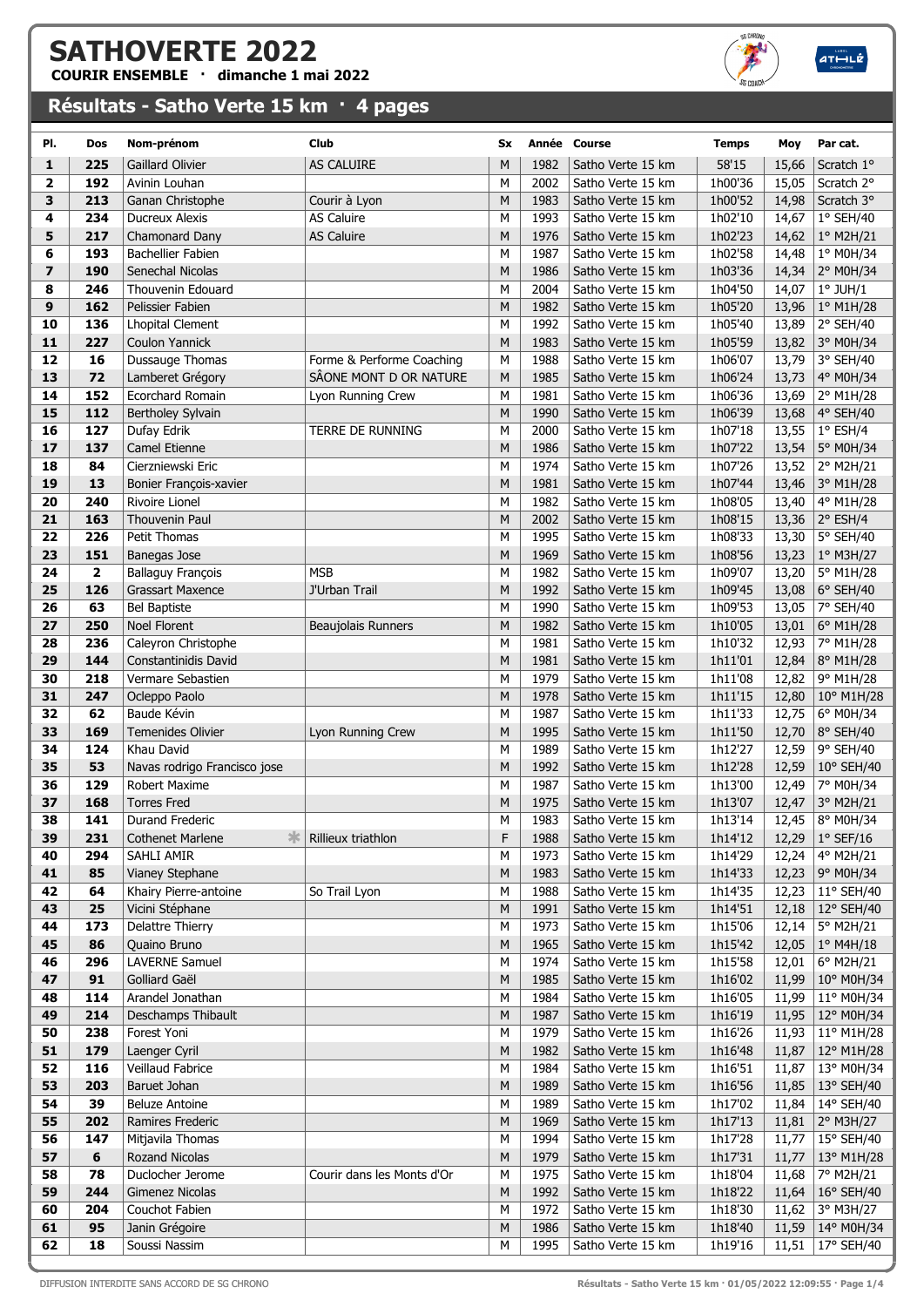| PI.        | Dos          | Nom-prénom                                     | Club                         | Sx     |              | Année Course                           | <b>Temps</b>       | Moy            | Par cat.                 |
|------------|--------------|------------------------------------------------|------------------------------|--------|--------------|----------------------------------------|--------------------|----------------|--------------------------|
| 63         | 107          | Taillandier Laurent                            |                              | M      | 1968         | Satho Verte 15 km                      | 1h19'19            | 11,50          | 4° M3H/27                |
| 64         | 145          | <b>Montet Vincent</b>                          |                              | M      | 1981         | Satho Verte 15 km                      | 1h19'27            | 11,48          | 14° M1H/28               |
| 65         | 180          | Marcel Quentin                                 |                              | M      | 1997         | Satho Verte 15 km                      | 1h19'27            | 11,48          | 18° SEH/40               |
| 66         | 184          | Cholleton Ludovic                              |                              | M      | 1971         | Satho Verte 15 km                      | 1h19'39            | 11,45          | 5° M3H/27                |
| 67         | 88           | Jugnet Bruno                                   |                              | M      | 1971         | Satho Verte 15 km                      | 1h19'43            | 11,44          | 6° M3H/27                |
| 68         | 41           | *<br><b>Gelot Charlotte</b>                    |                              | F      | 1992         | Satho Verte 15 km                      | 1h20'33            | 11,32          | $2°$ SEF/16              |
| 69         | 55           | Desmouiller Robert                             |                              | M      | 1972         | Satho Verte 15 km                      | 1h21'06            | 11,25          | 7° M3H/27                |
| 70         | 189          | Salome Valentin                                |                              | М      | 1994         | Satho Verte 15 km                      | 1h21'07            | 11,24          | 19° SEH/40               |
| 71         | 248          | Julé Philippe                                  |                              | M      | 1970         | Satho Verte 15 km                      | 1h21'18            | 11,22          | 8° M3H/27                |
| 72         | 174          | <b>Chevallard Alexis</b>                       |                              | M      | 1982         | Satho Verte 15 km                      | 1h21'28            | 11,19          | 15° M1H/28               |
| 73         | 171          | Olivier Aurélien                               |                              | M      | 1982         | Satho Verte 15 km                      | 1h21'35            | 11,18          | 16° M1H/28               |
| 74         | 51           | Fargere Garrit                                 | Corbas running               | M      | 1990         | Satho Verte 15 km                      | 1h21'46            | 11,15          | 20° SEH/40               |
| 75         | 237          | <b>Rolland Nicolas</b>                         |                              | M      | 1983         | Satho Verte 15 km                      | 1h22'29            | 11,06          | 15° M0H/34               |
| 76         | 167          | Rosso Damien                                   |                              | M      | 1974         | Satho Verte 15 km                      | 1h22'35            | 11,04          | 8° M2H/21                |
| 77         | 122          | Commarmond Franck                              |                              | М      | 1967         | Satho Verte 15 km                      | 1h22'49            | 11,01          | 2° M4H/18                |
| 78         | 123          | ☀<br>Bourgeois Christine                       |                              | F      | 1973         | Satho Verte 15 km                      | 1h23'08            | 10,97          | $1°$ M2F/17              |
| 79         | 61           | Dissaux Nicolas                                |                              | M      | 1990         | Satho Verte 15 km                      | 1h23'08            | 10,97          | 21° SEH/40               |
| 80         | 10           | Eymery Hugo                                    |                              | M      | 1981         | Satho Verte 15 km                      | 1h23'25            | 10,93          | 17° M1H/28               |
| 81         | 30           | Heylens Mathieu                                |                              | M      | 1987         | Satho Verte 15 km                      | 1h23'29            | 10,92          | 16° M0H/34               |
| 82<br>83   | 75<br>216    | Guy Laurent                                    | SPORT DIMANCHE               | M      | 1969         | Satho Verte 15 km                      | 1h23'31            | 10,92          | 9° M3H/27                |
| 84         | 14           | Capdeboscq Jean-michel                         | AAA Lyon                     | M<br>М | 1973<br>1999 | Satho Verte 15 km<br>Satho Verte 15 km | 1h23'50<br>1h23'55 | 10,88          | 9° M2H/21                |
| 85         | 15           | Tempére Valentin<br>Tempére Pascal             | <b>SGAPA</b><br><b>SGAPA</b> | M      | 1968         | Satho Verte 15 km                      | 1h23'55            | 10,87<br>10,87 | 22° SEH/40               |
| 86         | 170          | Charpenay Jérôme                               | Lyon Running Crew            | М      | 1987         | Satho Verte 15 km                      | 1h24'06            | 10,84          | 10° M3H/27<br>17° M0H/34 |
| 87         | 186          | Sudour Philippe                                |                              | M      | 1972         | Satho Verte 15 km                      | 1h24'16            | 10,82          | 11° M3H/27               |
| 88         | 157          | Couble Mathieu                                 |                              | М      | 1993         | Satho Verte 15 km                      | 1h24'20            | 10,81          | 23° SEH/40               |
| 89         | 155          | <b>Stumpf Michael</b>                          |                              | M      | 1970         | Satho Verte 15 km                      | 1h24'39            | 10,77          | 12° M3H/27               |
| 90         | 228          | $\ast$<br>Genin Anne lise                      |                              | F      | 1989         | Satho Verte 15 km                      | 1h24'41            | 10,77          | 3° SEF/16                |
| 91         | 132          | $\ast$<br>Duret Helene                         |                              | F      | 1981         | Satho Verte 15 km                      | 1h24'44            | 10,76          | 1° M1F/12                |
| 92         | 150          | Frank Gabriel                                  |                              | M      | 1976         | Satho Verte 15 km                      | 1h24'48            | 10,75          | 10° M2H/21               |
| 93         | 115          | <b>Philibert Alexis</b>                        |                              | M      | 1983         | Satho Verte 15 km                      | 1h24'50            | 10,75          | 18° M0H/34               |
| 94         | 229          | $\overline{\textbf{r}}$<br>Vieira Malou        |                              | F      | 1998         | Satho Verte 15 km                      | 1h25'01            | 10,73          | 4° SEF/16                |
| 95         | 111          | Pommet Jean-baptiste                           |                              | M      | 1993         | Satho Verte 15 km                      | 1h25'40            | 10,65          | 24° SEH/40               |
| 96         | 105          | Reynaud Nicolas                                |                              | М      | 1987         | Satho Verte 15 km                      | 1h25'59            | 10,61          | 19° M0H/34               |
| 97         | 128          | $\frac{1}{2}$<br>Faccio Karine                 |                              | F      | 1973         | Satho Verte 15 km                      | 1h25'59            | 10,61          | 2° M2F/17                |
| 98         | 47           | <b>Ginet Gabriel</b>                           |                              | M      | 1990         | Satho Verte 15 km                      | 1h26'02            | 10,60          | 25° SEH/40               |
| 99         | 43           | Mousseron Valentin                             |                              | M      | 1997         | Satho Verte 15 km                      | 1h26'04            | 10,60          | 26° SEH/40               |
| 100        | 5            | Lombardi Serge                                 |                              | M      | 1964         | Satho Verte 15 km                      | 1h26'10            | 10,58          | 3° M4H/18                |
| 101        | 125          | Henry David                                    |                              | М      | 1972         | Satho Verte 15 km                      | 1h26'32            | 10,54          | 13° M3H/27               |
| 102        | 143          | $\overline{\ast}$<br>Reboul Nadège             |                              | F      | 1981         | Satho Verte 15 km                      | 1h26'37            | 10,53          | 2° M1F/12                |
| 103        | 90           | Vanderschueren Olivier                         |                              | M      | 1970         | Satho Verte 15 km                      | 1h26'45            | 10,51          | 14° M3H/27               |
| 104        | 121          | Dadet Fabrice                                  |                              | M      | 1966         | Satho Verte 15 km                      | 1h26'48            | 10,51          | 4° M4H/18                |
| 105        | 232          | Tibere Guillaume                               |                              | M      | 1982         | Satho Verte 15 km                      | 1h27'08            | 10,47          | 18° M1H/28               |
| 106        | 178          | Durand Thierry                                 |                              | M      | 1963         | Satho Verte 15 km                      | 1h27'35            | 10,41          | 5° M4H/18                |
| 107        | 142          | Rouyer Fabrice                                 |                              | М      | 1968         | Satho Verte 15 km                      | 1h27'40            | 10,40          | 15° M3H/27               |
| 108        | 40           | Moine Antony                                   |                              | М      | 1982         | Satho Verte 15 km                      | 1h27'54            | 10,38          | 19° M1H/28               |
| 109        | 242          | Bernollin Frederic                             |                              | M      | 1978         | Satho Verte 15 km                      | 1h27'59            | 10,37          | 20° M1H/28               |
| 110        | 81           | $\frac{1}{2}$<br>Charnay Florie<br>Moreau Jean |                              | F<br>M | 1988         | Satho Verte 15 km                      | 1h28'04            | 10,36          | 5° SEF/16                |
| 111        | 241          |                                                |                              |        | 1972         | Satho Verte 15 km                      | 1h28'11            | 10,34          | 16° M3H/27               |
| 112<br>113 | 77<br>20     | Flochel Laurent<br>Perrier Christophe          | <b>AS Caluire</b>            | M<br>M | 1970<br>1974 | Satho Verte 15 km<br>Satho Verte 15 km | 1h28'28<br>1h28'37 | 10,31<br>10,29 | 17° M3H/27<br>11° M2H/21 |
| 114        | 239          | $\overline{\ast}$<br><b>Bousquet France</b>    |                              | F      | 1981         | Satho Verte 15 km                      | 1h28'46            | 10,27          | 3° M1F/12                |
| 115        | 89           | <b>Turpin Arnaud</b>                           |                              | M      | 1988         | Satho Verte 15 km                      | 1h28'55            | 10,26          | 27° SEH/40               |
| 116        | 198          | Baruet Benjamin                                |                              | М      | 1990         | Satho Verte 15 km                      | 1h29'00            | 10,25          | 28° SEH/40               |
| 117        | $\mathbf{1}$ | Rouviere Stéphane                              |                              | М      | 1975         | Satho Verte 15 km                      | 1h29'00            | 10,25          | 12° M2H/21               |
| 118        | 297          | LEBLOND Alexandre                              |                              | М      | 1988         | Satho Verte 15 km                      | 1h29'03            | 10,24          | 29° SEH/40               |
| 119        | 176          | Viguier Matthieu                               |                              | M      | 1984         | Satho Verte 15 km                      | 1h29'09            | 10,23          | 20° M0H/34               |
| 120        | 134          | Guerra Mariano                                 |                              | М      | 1986         | Satho Verte 15 km                      | 1h29'12            | 10,22          | 21° M0H/34               |
| 121        | 83           | Visseaux Jérémy                                |                              | M      | 1988         | Satho Verte 15 km                      | 1h29'12            | 10,22          | 30° SEH/40               |
| 122        | 48           | D'agostini Raphaël                             | J'Urban Trail                | M      | 1973         | Satho Verte 15 km                      | 1h29'15            | 10,22          | 13° M2H/21               |
| 123        | 82           | <b>Bochard Florian</b>                         |                              | М      | 1987         | Satho Verte 15 km                      | 1h29'40            | 10,17          | 22° M0H/34               |
| 124        | 23           | Rochette Fabrice                               |                              | М      | 1979         | Satho Verte 15 km                      | 1h30'14            | 10,11          | 21° M1H/28               |
| 125        | 108          | Vigo Paul                                      |                              | M      | 1984         | Satho Verte 15 km                      | 1h30'59            | 10,02          | 23° M0H/34               |
| 126        | 22           | Vuarier Jérôme                                 |                              | M      | 1985         | Satho Verte 15 km                      | 1h31'07            | 10,01          | 24° M0H/34               |
| 127        | 182          | Sauquet Eric                                   |                              | М      | 1972         | Satho Verte 15 km                      | 1h31'22            | 9,98           | 18° M3H/27               |
| 128        | 181          | Bonnot Fabien                                  | <b>CARGO</b>                 | М      | 1977         | Satho Verte 15 km                      | 1h31'28            | 9,97           | 14° M2H/21               |
| 129        | 93           | Pilot Stéphane                                 | J'Urban Trail                | М      | 1973         | Satho Verte 15 km                      | 1h31'30            | 9,97           | $15^{\circ}$ M2H/21      |

Í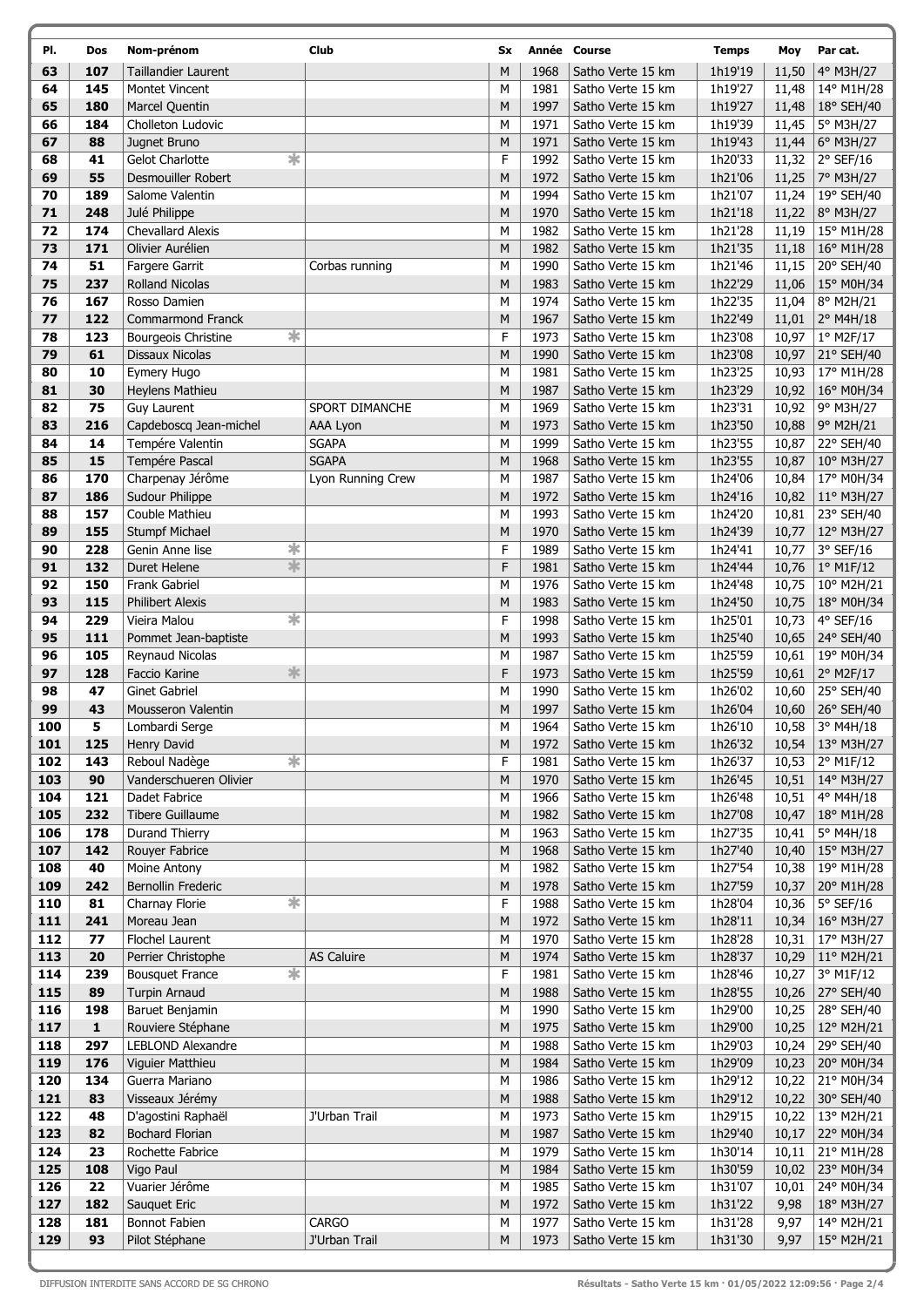| ∗<br>F<br>130<br>94<br>Pilot Karine<br>J'Urban Trail<br>1972<br>Satho Verte 15 km<br>1h31'32<br>1° M3F/9<br>9,96<br>11<br>M<br>1h31'33<br>131<br>Saussol Jean-baptiste<br>1996<br>Satho Verte 15 km<br>9,96<br>*<br>F<br>132<br>104<br>1974<br>1h31'37<br>9,95<br>Jurie des camiers Charlotte<br>Satho Verte 15 km<br>133<br>235<br>M<br>1973<br>1h31'45<br>9,94<br><b>Berthon Nicolas</b><br>Satho Verte 15 km<br>134<br>4<br>Jauze Pascal<br>SPORT DIMANCHE<br>M<br>1973<br>1h31'50<br>9,93<br>Satho Verte 15 km<br>$\ast$<br>F<br>135<br>200<br>Gamez Virginie<br>1973<br>1h31'51<br>9,93<br>4° M2F/17<br>Satho Verte 15 km<br>136<br>245<br>Destouches Sébastien<br>M<br>1978<br>1h31'51<br>Satho Verte 15 km<br>9,93<br>137<br>99<br>M<br>Poniatowski Eric<br>1962<br>Satho Verte 15 km<br>1h31'53<br>9,93<br>$1^\circ$ M5H/5<br>☀<br>133<br>F<br>138<br>1990<br>Satho Verte 15 km<br>1h31'53<br>$6°$ SEF/16<br>Meot Leopoldine<br>9,93<br>139<br>57<br>M<br>Lavigne Guillaume<br>1987<br>1h31'58<br>9,92<br>25° M0H/34<br>Satho Verte 15 km<br>1h32'02<br>32° SEH/40<br>140<br>56<br>Pruneta Julien<br>M<br>1989<br>Satho Verte 15 km<br>9,91<br>$\frac{1}{2}$<br>F<br>141<br>221<br>2000<br>1h32'18<br>$1°$ ESF/3<br>Amerger Clara<br>Satho Verte 15 km<br>9,88<br>142<br>54<br>M<br>1h32'25<br><b>Rethoret Camille</b><br>1989<br>9,87<br>33° SEH/40<br>Satho Verte 15 km<br>143<br>131<br>M<br>1984<br>1h32'50<br>9,82<br>26° M0H/34<br>Reydellet Benjamin<br>Satho Verte 15 km<br>144<br>135<br>M<br>1961<br>Satho Verte 15 km<br>1h32'51<br>9,82<br>$2°$ M5H/5<br>Meot Bertrand<br>$\frac{1}{2}$<br>F<br>145<br>219<br>Naquin Céline<br>1978<br>1h33'00<br>9,81<br>Satho Verte 15 km<br>4° M1F/12<br>$\overline{\ast}$<br>F<br>146<br>183<br>Fischbach Barbara<br>1994<br>Satho Verte 15 km<br>1h33'01<br>9,80<br>7° SEF/16<br>$\frac{1}{2}$<br>F<br>147<br>175<br>1987<br>Satho Verte 15 km<br>1h33'04<br><b>Viguier Marion</b><br>9,80<br>$1°$ MOF/11<br>$\overline{\ast}$<br>F<br>148<br>52<br>Juillard Marie-alice<br>1986<br>Satho Verte 15 km<br>1h33'19<br>9,77<br>2° M0F/11<br>$\frac{1}{2}$<br>F<br>149<br>100<br>1977<br>1h33'48<br>5° M2F/17<br>Mauchamp Delphine<br>Satho Verte 15 km<br>9,72<br>M<br>150<br>101<br>Mauchamp Frédéric<br>1970<br>Satho Verte 15 km<br>1h33'48<br>9,72<br>151<br>76<br>M<br>2005<br>1h34'03<br>$1^{\circ}$ CAH/1<br><b>Flochel Gauthier</b><br>Satho Verte 15 km<br>9,70<br>233<br>152<br>Roche Florent<br>M<br>1988<br>1h34'16<br>9,67<br>Satho Verte 15 km<br>153<br>73<br><b>Bortot Alain</b><br>M<br>1979<br>1h34'22<br>J'Urban Trail<br>Satho Verte 15 km<br>9,66<br>☀<br>F<br>154<br>17<br><b>Bonnot Aurore</b><br>1987<br>1h34'43<br>9,63<br>Satho Verte 15 km<br>155<br>172<br>Rougeron Théo<br>M<br>1998<br>1h34'43<br>9,63<br>Satho Verte 15 km<br>156<br>120<br>M<br>1971<br>Satho Verte 15 km<br>1h34'49<br>Lecuyer Guillaume<br>9,62<br>$\frac{1}{2}$<br>F<br>157<br>197<br>Labbe Aurélie<br>1977<br>1h35'17<br>Satho Verte 15 km<br>9,57<br>$\overline{\ast}$<br>F<br>158<br>26<br><b>Blachon Amandine</b><br>1994<br>1h35'23<br>$8°$ SEF/16<br>Satho Verte 15 km<br>9,56<br>159<br>M<br>195<br>1978<br>1h36'08<br>Travail Jean-pierre<br>Satho Verte 15 km<br>9,49<br>139<br>1h36'11<br>160<br>Noirault Pierre<br>M<br>1973<br>Satho Verte 15 km<br>9,48<br>1h36'16<br>161<br>113<br>Nême Richard<br><b>AS Caluire</b><br>M<br>1958<br>3° M5H/5<br>Satho Verte 15 km<br>9,47<br>$\overline{\ast}$<br>F<br>162<br>96<br>1988<br>1h36'25<br>9,46<br>$9°$ SEF/16<br>Pierre Laurie<br>Satho Verte 15 km<br>163<br>211<br><b>CORCY ENDURANCE</b><br>M<br>1964<br>1h36'25<br>9,46<br>$6^{\circ}$ M4H/18<br>Roy Jean-marc<br>Satho Verte 15 km<br>164<br>36<br>M<br>1982<br>1h36'38<br>Sordoillet Cedric<br>Satho Verte 15 km<br>9,44<br>165<br>69<br>Le clei Pascal<br>M<br>1968<br>1h36'39<br>9,44<br>21° M3H/27<br>Satho Verte 15 km<br>166<br>149<br>M<br>1983<br>Satho Verte 15 km<br>1h36'58<br>Coutton-jean Thomas<br>9,41<br>27° M0H/34<br>167<br>140<br>M<br>1970<br>1h37'04<br>9,40<br>22° M3H/27<br>Poidevin Stephane<br>Satho Verte 15 km<br>168<br>Nazaret Jérémy<br>M<br>1h37'04<br>36° SEH/40<br>160<br>1998<br>Satho Verte 15 km<br>9,40<br>F<br>169<br>148<br>Fuchsmann Carine<br>J'Urban Trail<br>1979<br>Satho Verte 15 km<br>1h37'14<br>5° M1F/12<br>≭<br>9,38<br>170<br>146<br>Colas Lucas<br>M<br>1997<br>Satho Verte 15 km<br>1h37'20<br>37° SEH/40<br>9,37<br>171<br>223<br>M<br>1h37'45<br>7° M4H/18<br>Martin Hervé<br>1964<br>Satho Verte 15 km<br>9,33<br>$\overline{\ast}$<br>F<br>172<br>Satho Verte 15 km<br>1h37'46<br>222<br>Martin Maëlys<br>1998<br>9,33<br>$10^{\circ}$ SEF/16<br>173<br>66<br>Gandin Christophe<br>M<br>1971<br>Satho Verte 15 km<br>1h37'57<br>23° M3H/27<br>9,31<br>$\ast$<br>F<br>174<br>194<br>Chrzanowska Inez<br>1988<br>Satho Verte 15 km<br>1h38'10<br>9,29<br>$11^{\circ}$ SEF/16<br>*<br>F<br>175<br>199<br>Ducreux Sylvie<br>1979<br>Satho Verte 15 km<br>1h38'57<br>9,22<br>6° M1F/12<br>176<br>8<br>Portalier Jean-luc<br>1974<br>Satho Verte 15 km<br>1h39'09<br>9,20<br>М<br>177<br>${\sf M}$<br>154<br><b>Thomas Gael</b><br>1979<br>Satho Verte 15 km<br>1h39'09<br>9,20<br>$\overline{\ast}$<br>F<br>178<br>208<br>Thivolet Sophie<br>1971<br>Satho Verte 15 km<br>2° M3F/9<br>1h39'10<br>9,20<br>$\frac{1}{2}$<br>F<br>179<br>87<br>Jugnet Brune<br>1969<br>Satho Verte 15 km<br>1h39'15<br>3° M3F/9<br>9,19<br>☀<br>F<br>180<br>71<br>Lecuelle Johane<br>1986<br>Satho Verte 15 km<br>1h39'30<br>9,17<br>181<br>220<br>Laboisse Antoine<br>M<br>1986<br>1h39'47<br>Satho Verte 15 km<br>9,14<br>251<br>Lefeuvre Philippe<br>M<br>1969<br>Satho Verte 15 km<br>1h41'00<br>182<br>9,03<br>$\frac{1}{2}$<br>183<br>F<br>37<br>1979<br>1h41'23<br>9,00<br>7° M1F/12<br>Chevaux Florelle<br>Satho Verte 15 km<br>$\overline{\ast}$<br>F<br>184<br>32<br><b>Bloch Alix</b><br>1982<br>Satho Verte 15 km<br>1h41'27<br>8° M1F/12<br>8,99<br>$\frac{1}{2}$<br>185<br>F<br>212<br>Suzon Pascale<br>1966<br>Satho Verte 15 km<br>1h41'28<br>$1^\circ$ M4F/6<br>8,99<br>$\overline{\ast}$<br>F<br>186<br>97<br>Lobo Sandra<br>1983<br>Satho Verte 15 km<br>1h41'28<br>8,99<br>5° M0F/11<br>187<br>60<br><b>Praud Charles</b><br>${\sf M}$<br>1975<br>Satho Verte 15 km<br>1h41'40<br>8,97<br>20° M2H/21<br>$\overline{\ast}$<br>F<br>188<br>12<br>1990<br>Satho Verte 15 km<br>1h42'18<br>Boyer Malgorzata<br>8,91<br>12° SEF/16<br>${\sf M}$<br>189<br>130<br>1964<br>Satho Verte 15 km<br>1h42'36<br>Labrune Christian<br>Association mamanblues<br>8,89<br>8° M4H/18<br>$\frac{1}{\sqrt{2}}$<br>F<br>190<br>Pintrand Manon<br>1994<br>Satho Verte 15 km<br>1h42'50<br>13° SEF/16<br>28<br>8,87<br>191<br>27<br><b>Pintrand Patrice</b><br>M<br>1964<br>Satho Verte 15 km<br>1h42'50<br>9° M4H/18<br>8,87<br>$\overline{\ast}$<br>F<br>192<br>118<br>1977<br>Satho Verte 15 km<br>1h42'51<br>Rany Eline<br>8,87<br>7° M2F/17<br>193<br>50<br>Perrin Olivier<br>J'Urban Trail<br>M<br>1965<br>Satho Verte 15 km<br>1h43'39<br>8,80<br>10° M4H/18<br>194<br>49<br>Guenot Christian<br>J'Urban Trail<br>1965<br>1h43'43<br>М<br>Satho Verte 15 km<br>8,79<br>195<br>21<br>M<br>1963<br>Satho Verte 15 km<br>1h43'49<br>8,78<br>Piedvache Eric | PI. | Dos | Nom-prénom             | Club | Sx |      | Année Course | <b>Temps</b> | Moy  | Par cat.   |
|--------------------------------------------------------------------------------------------------------------------------------------------------------------------------------------------------------------------------------------------------------------------------------------------------------------------------------------------------------------------------------------------------------------------------------------------------------------------------------------------------------------------------------------------------------------------------------------------------------------------------------------------------------------------------------------------------------------------------------------------------------------------------------------------------------------------------------------------------------------------------------------------------------------------------------------------------------------------------------------------------------------------------------------------------------------------------------------------------------------------------------------------------------------------------------------------------------------------------------------------------------------------------------------------------------------------------------------------------------------------------------------------------------------------------------------------------------------------------------------------------------------------------------------------------------------------------------------------------------------------------------------------------------------------------------------------------------------------------------------------------------------------------------------------------------------------------------------------------------------------------------------------------------------------------------------------------------------------------------------------------------------------------------------------------------------------------------------------------------------------------------------------------------------------------------------------------------------------------------------------------------------------------------------------------------------------------------------------------------------------------------------------------------------------------------------------------------------------------------------------------------------------------------------------------------------------------------------------------------------------------------------------------------------------------------------------------------------------------------------------------------------------------------------------------------------------------------------------------------------------------------------------------------------------------------------------------------------------------------------------------------------------------------------------------------------------------------------------------------------------------------------------------------------------------------------------------------------------------------------------------------------------------------------------------------------------------------------------------------------------------------------------------------------------------------------------------------------------------------------------------------------------------------------------------------------------------------------------------------------------------------------------------------------------------------------------------------------------------------------------------------------------------------------------------------------------------------------------------------------------------------------------------------------------------------------------------------------------------------------------------------------------------------------------------------------------------------------------------------------------------------------------------------------------------------------------------------------------------------------------------------------------------------------------------------------------------------------------------------------------------------------------------------------------------------------------------------------------------------------------------------------------------------------------------------------------------------------------------------------------------------------------------------------------------------------------------------------------------------------------------------------------------------------------------------------------------------------------------------------------------------------------------------------------------------------------------------------------------------------------------------------------------------------------------------------------------------------------------------------------------------------------------------------------------------------------------------------------------------------------------------------------------------------------------------------------------------------------------------------------------------------------------------------------------------------------------------------------------------------------------------------------------------------------------------------------------------------------------------------------------------------------------------------------------------------------------------------------------------------------------------------------------------------------------------------------------------------------------------------------------------------------------------------------------------------------------------------------------------------------------------------------------------------------------------------------------------------------------------------------------------------------------------------------------------------------------------------------------------------------------------------------------------------------------------------------------------------------------------------------------------------------------------------------------------------------------------------------------------------------------------------------------------------------------------------------------------------------------------------------------------------------------------------------------------------------------------------------------------------------------------------------------------------------------------------------------------------------------------------------------------------------------------------------------------------------------------------------------------------------------------------------------------------------------------------------------------------------------------------------------------------------------------------------------------------------------------------------------------------------------------------------------|-----|-----|------------------------|------|----|------|--------------|--------------|------|------------|
|                                                                                                                                                                                                                                                                                                                                                                                                                                                                                                                                                                                                                                                                                                                                                                                                                                                                                                                                                                                                                                                                                                                                                                                                                                                                                                                                                                                                                                                                                                                                                                                                                                                                                                                                                                                                                                                                                                                                                                                                                                                                                                                                                                                                                                                                                                                                                                                                                                                                                                                                                                                                                                                                                                                                                                                                                                                                                                                                                                                                                                                                                                                                                                                                                                                                                                                                                                                                                                                                                                                                                                                                                                                                                                                                                                                                                                                                                                                                                                                                                                                                                                                                                                                                                                                                                                                                                                                                                                                                                                                                                                                                                                                                                                                                                                                                                                                                                                                                                                                                                                                                                                                                                                                                                                                                                                                                                                                                                                                                                                                                                                                                                                                                                                                                                                                                                                                                                                                                                                                                                                                                                                                                                                                                                                                                                                                                                                                                                                                                                                                                                                                                                                                                                                                                                                                                                                                                                                                                                                                                                                                                                                                                                                                                                                                                          |     |     |                        |      |    |      |              |              |      |            |
|                                                                                                                                                                                                                                                                                                                                                                                                                                                                                                                                                                                                                                                                                                                                                                                                                                                                                                                                                                                                                                                                                                                                                                                                                                                                                                                                                                                                                                                                                                                                                                                                                                                                                                                                                                                                                                                                                                                                                                                                                                                                                                                                                                                                                                                                                                                                                                                                                                                                                                                                                                                                                                                                                                                                                                                                                                                                                                                                                                                                                                                                                                                                                                                                                                                                                                                                                                                                                                                                                                                                                                                                                                                                                                                                                                                                                                                                                                                                                                                                                                                                                                                                                                                                                                                                                                                                                                                                                                                                                                                                                                                                                                                                                                                                                                                                                                                                                                                                                                                                                                                                                                                                                                                                                                                                                                                                                                                                                                                                                                                                                                                                                                                                                                                                                                                                                                                                                                                                                                                                                                                                                                                                                                                                                                                                                                                                                                                                                                                                                                                                                                                                                                                                                                                                                                                                                                                                                                                                                                                                                                                                                                                                                                                                                                                                          |     |     |                        |      |    |      |              |              |      | 31° SEH/40 |
|                                                                                                                                                                                                                                                                                                                                                                                                                                                                                                                                                                                                                                                                                                                                                                                                                                                                                                                                                                                                                                                                                                                                                                                                                                                                                                                                                                                                                                                                                                                                                                                                                                                                                                                                                                                                                                                                                                                                                                                                                                                                                                                                                                                                                                                                                                                                                                                                                                                                                                                                                                                                                                                                                                                                                                                                                                                                                                                                                                                                                                                                                                                                                                                                                                                                                                                                                                                                                                                                                                                                                                                                                                                                                                                                                                                                                                                                                                                                                                                                                                                                                                                                                                                                                                                                                                                                                                                                                                                                                                                                                                                                                                                                                                                                                                                                                                                                                                                                                                                                                                                                                                                                                                                                                                                                                                                                                                                                                                                                                                                                                                                                                                                                                                                                                                                                                                                                                                                                                                                                                                                                                                                                                                                                                                                                                                                                                                                                                                                                                                                                                                                                                                                                                                                                                                                                                                                                                                                                                                                                                                                                                                                                                                                                                                                                          |     |     |                        |      |    |      |              |              |      | 3° M2F/17  |
|                                                                                                                                                                                                                                                                                                                                                                                                                                                                                                                                                                                                                                                                                                                                                                                                                                                                                                                                                                                                                                                                                                                                                                                                                                                                                                                                                                                                                                                                                                                                                                                                                                                                                                                                                                                                                                                                                                                                                                                                                                                                                                                                                                                                                                                                                                                                                                                                                                                                                                                                                                                                                                                                                                                                                                                                                                                                                                                                                                                                                                                                                                                                                                                                                                                                                                                                                                                                                                                                                                                                                                                                                                                                                                                                                                                                                                                                                                                                                                                                                                                                                                                                                                                                                                                                                                                                                                                                                                                                                                                                                                                                                                                                                                                                                                                                                                                                                                                                                                                                                                                                                                                                                                                                                                                                                                                                                                                                                                                                                                                                                                                                                                                                                                                                                                                                                                                                                                                                                                                                                                                                                                                                                                                                                                                                                                                                                                                                                                                                                                                                                                                                                                                                                                                                                                                                                                                                                                                                                                                                                                                                                                                                                                                                                                                                          |     |     |                        |      |    |      |              |              |      | 16° M2H/21 |
|                                                                                                                                                                                                                                                                                                                                                                                                                                                                                                                                                                                                                                                                                                                                                                                                                                                                                                                                                                                                                                                                                                                                                                                                                                                                                                                                                                                                                                                                                                                                                                                                                                                                                                                                                                                                                                                                                                                                                                                                                                                                                                                                                                                                                                                                                                                                                                                                                                                                                                                                                                                                                                                                                                                                                                                                                                                                                                                                                                                                                                                                                                                                                                                                                                                                                                                                                                                                                                                                                                                                                                                                                                                                                                                                                                                                                                                                                                                                                                                                                                                                                                                                                                                                                                                                                                                                                                                                                                                                                                                                                                                                                                                                                                                                                                                                                                                                                                                                                                                                                                                                                                                                                                                                                                                                                                                                                                                                                                                                                                                                                                                                                                                                                                                                                                                                                                                                                                                                                                                                                                                                                                                                                                                                                                                                                                                                                                                                                                                                                                                                                                                                                                                                                                                                                                                                                                                                                                                                                                                                                                                                                                                                                                                                                                                                          |     |     |                        |      |    |      |              |              |      | 17° M2H/21 |
|                                                                                                                                                                                                                                                                                                                                                                                                                                                                                                                                                                                                                                                                                                                                                                                                                                                                                                                                                                                                                                                                                                                                                                                                                                                                                                                                                                                                                                                                                                                                                                                                                                                                                                                                                                                                                                                                                                                                                                                                                                                                                                                                                                                                                                                                                                                                                                                                                                                                                                                                                                                                                                                                                                                                                                                                                                                                                                                                                                                                                                                                                                                                                                                                                                                                                                                                                                                                                                                                                                                                                                                                                                                                                                                                                                                                                                                                                                                                                                                                                                                                                                                                                                                                                                                                                                                                                                                                                                                                                                                                                                                                                                                                                                                                                                                                                                                                                                                                                                                                                                                                                                                                                                                                                                                                                                                                                                                                                                                                                                                                                                                                                                                                                                                                                                                                                                                                                                                                                                                                                                                                                                                                                                                                                                                                                                                                                                                                                                                                                                                                                                                                                                                                                                                                                                                                                                                                                                                                                                                                                                                                                                                                                                                                                                                                          |     |     |                        |      |    |      |              |              |      |            |
|                                                                                                                                                                                                                                                                                                                                                                                                                                                                                                                                                                                                                                                                                                                                                                                                                                                                                                                                                                                                                                                                                                                                                                                                                                                                                                                                                                                                                                                                                                                                                                                                                                                                                                                                                                                                                                                                                                                                                                                                                                                                                                                                                                                                                                                                                                                                                                                                                                                                                                                                                                                                                                                                                                                                                                                                                                                                                                                                                                                                                                                                                                                                                                                                                                                                                                                                                                                                                                                                                                                                                                                                                                                                                                                                                                                                                                                                                                                                                                                                                                                                                                                                                                                                                                                                                                                                                                                                                                                                                                                                                                                                                                                                                                                                                                                                                                                                                                                                                                                                                                                                                                                                                                                                                                                                                                                                                                                                                                                                                                                                                                                                                                                                                                                                                                                                                                                                                                                                                                                                                                                                                                                                                                                                                                                                                                                                                                                                                                                                                                                                                                                                                                                                                                                                                                                                                                                                                                                                                                                                                                                                                                                                                                                                                                                                          |     |     |                        |      |    |      |              |              |      | 22° M1H/28 |
|                                                                                                                                                                                                                                                                                                                                                                                                                                                                                                                                                                                                                                                                                                                                                                                                                                                                                                                                                                                                                                                                                                                                                                                                                                                                                                                                                                                                                                                                                                                                                                                                                                                                                                                                                                                                                                                                                                                                                                                                                                                                                                                                                                                                                                                                                                                                                                                                                                                                                                                                                                                                                                                                                                                                                                                                                                                                                                                                                                                                                                                                                                                                                                                                                                                                                                                                                                                                                                                                                                                                                                                                                                                                                                                                                                                                                                                                                                                                                                                                                                                                                                                                                                                                                                                                                                                                                                                                                                                                                                                                                                                                                                                                                                                                                                                                                                                                                                                                                                                                                                                                                                                                                                                                                                                                                                                                                                                                                                                                                                                                                                                                                                                                                                                                                                                                                                                                                                                                                                                                                                                                                                                                                                                                                                                                                                                                                                                                                                                                                                                                                                                                                                                                                                                                                                                                                                                                                                                                                                                                                                                                                                                                                                                                                                                                          |     |     |                        |      |    |      |              |              |      |            |
|                                                                                                                                                                                                                                                                                                                                                                                                                                                                                                                                                                                                                                                                                                                                                                                                                                                                                                                                                                                                                                                                                                                                                                                                                                                                                                                                                                                                                                                                                                                                                                                                                                                                                                                                                                                                                                                                                                                                                                                                                                                                                                                                                                                                                                                                                                                                                                                                                                                                                                                                                                                                                                                                                                                                                                                                                                                                                                                                                                                                                                                                                                                                                                                                                                                                                                                                                                                                                                                                                                                                                                                                                                                                                                                                                                                                                                                                                                                                                                                                                                                                                                                                                                                                                                                                                                                                                                                                                                                                                                                                                                                                                                                                                                                                                                                                                                                                                                                                                                                                                                                                                                                                                                                                                                                                                                                                                                                                                                                                                                                                                                                                                                                                                                                                                                                                                                                                                                                                                                                                                                                                                                                                                                                                                                                                                                                                                                                                                                                                                                                                                                                                                                                                                                                                                                                                                                                                                                                                                                                                                                                                                                                                                                                                                                                                          |     |     |                        |      |    |      |              |              |      |            |
|                                                                                                                                                                                                                                                                                                                                                                                                                                                                                                                                                                                                                                                                                                                                                                                                                                                                                                                                                                                                                                                                                                                                                                                                                                                                                                                                                                                                                                                                                                                                                                                                                                                                                                                                                                                                                                                                                                                                                                                                                                                                                                                                                                                                                                                                                                                                                                                                                                                                                                                                                                                                                                                                                                                                                                                                                                                                                                                                                                                                                                                                                                                                                                                                                                                                                                                                                                                                                                                                                                                                                                                                                                                                                                                                                                                                                                                                                                                                                                                                                                                                                                                                                                                                                                                                                                                                                                                                                                                                                                                                                                                                                                                                                                                                                                                                                                                                                                                                                                                                                                                                                                                                                                                                                                                                                                                                                                                                                                                                                                                                                                                                                                                                                                                                                                                                                                                                                                                                                                                                                                                                                                                                                                                                                                                                                                                                                                                                                                                                                                                                                                                                                                                                                                                                                                                                                                                                                                                                                                                                                                                                                                                                                                                                                                                                          |     |     |                        |      |    |      |              |              |      |            |
|                                                                                                                                                                                                                                                                                                                                                                                                                                                                                                                                                                                                                                                                                                                                                                                                                                                                                                                                                                                                                                                                                                                                                                                                                                                                                                                                                                                                                                                                                                                                                                                                                                                                                                                                                                                                                                                                                                                                                                                                                                                                                                                                                                                                                                                                                                                                                                                                                                                                                                                                                                                                                                                                                                                                                                                                                                                                                                                                                                                                                                                                                                                                                                                                                                                                                                                                                                                                                                                                                                                                                                                                                                                                                                                                                                                                                                                                                                                                                                                                                                                                                                                                                                                                                                                                                                                                                                                                                                                                                                                                                                                                                                                                                                                                                                                                                                                                                                                                                                                                                                                                                                                                                                                                                                                                                                                                                                                                                                                                                                                                                                                                                                                                                                                                                                                                                                                                                                                                                                                                                                                                                                                                                                                                                                                                                                                                                                                                                                                                                                                                                                                                                                                                                                                                                                                                                                                                                                                                                                                                                                                                                                                                                                                                                                                                          |     |     |                        |      |    |      |              |              |      |            |
|                                                                                                                                                                                                                                                                                                                                                                                                                                                                                                                                                                                                                                                                                                                                                                                                                                                                                                                                                                                                                                                                                                                                                                                                                                                                                                                                                                                                                                                                                                                                                                                                                                                                                                                                                                                                                                                                                                                                                                                                                                                                                                                                                                                                                                                                                                                                                                                                                                                                                                                                                                                                                                                                                                                                                                                                                                                                                                                                                                                                                                                                                                                                                                                                                                                                                                                                                                                                                                                                                                                                                                                                                                                                                                                                                                                                                                                                                                                                                                                                                                                                                                                                                                                                                                                                                                                                                                                                                                                                                                                                                                                                                                                                                                                                                                                                                                                                                                                                                                                                                                                                                                                                                                                                                                                                                                                                                                                                                                                                                                                                                                                                                                                                                                                                                                                                                                                                                                                                                                                                                                                                                                                                                                                                                                                                                                                                                                                                                                                                                                                                                                                                                                                                                                                                                                                                                                                                                                                                                                                                                                                                                                                                                                                                                                                                          |     |     |                        |      |    |      |              |              |      |            |
|                                                                                                                                                                                                                                                                                                                                                                                                                                                                                                                                                                                                                                                                                                                                                                                                                                                                                                                                                                                                                                                                                                                                                                                                                                                                                                                                                                                                                                                                                                                                                                                                                                                                                                                                                                                                                                                                                                                                                                                                                                                                                                                                                                                                                                                                                                                                                                                                                                                                                                                                                                                                                                                                                                                                                                                                                                                                                                                                                                                                                                                                                                                                                                                                                                                                                                                                                                                                                                                                                                                                                                                                                                                                                                                                                                                                                                                                                                                                                                                                                                                                                                                                                                                                                                                                                                                                                                                                                                                                                                                                                                                                                                                                                                                                                                                                                                                                                                                                                                                                                                                                                                                                                                                                                                                                                                                                                                                                                                                                                                                                                                                                                                                                                                                                                                                                                                                                                                                                                                                                                                                                                                                                                                                                                                                                                                                                                                                                                                                                                                                                                                                                                                                                                                                                                                                                                                                                                                                                                                                                                                                                                                                                                                                                                                                                          |     |     |                        |      |    |      |              |              |      |            |
|                                                                                                                                                                                                                                                                                                                                                                                                                                                                                                                                                                                                                                                                                                                                                                                                                                                                                                                                                                                                                                                                                                                                                                                                                                                                                                                                                                                                                                                                                                                                                                                                                                                                                                                                                                                                                                                                                                                                                                                                                                                                                                                                                                                                                                                                                                                                                                                                                                                                                                                                                                                                                                                                                                                                                                                                                                                                                                                                                                                                                                                                                                                                                                                                                                                                                                                                                                                                                                                                                                                                                                                                                                                                                                                                                                                                                                                                                                                                                                                                                                                                                                                                                                                                                                                                                                                                                                                                                                                                                                                                                                                                                                                                                                                                                                                                                                                                                                                                                                                                                                                                                                                                                                                                                                                                                                                                                                                                                                                                                                                                                                                                                                                                                                                                                                                                                                                                                                                                                                                                                                                                                                                                                                                                                                                                                                                                                                                                                                                                                                                                                                                                                                                                                                                                                                                                                                                                                                                                                                                                                                                                                                                                                                                                                                                                          |     |     |                        |      |    |      |              |              |      |            |
|                                                                                                                                                                                                                                                                                                                                                                                                                                                                                                                                                                                                                                                                                                                                                                                                                                                                                                                                                                                                                                                                                                                                                                                                                                                                                                                                                                                                                                                                                                                                                                                                                                                                                                                                                                                                                                                                                                                                                                                                                                                                                                                                                                                                                                                                                                                                                                                                                                                                                                                                                                                                                                                                                                                                                                                                                                                                                                                                                                                                                                                                                                                                                                                                                                                                                                                                                                                                                                                                                                                                                                                                                                                                                                                                                                                                                                                                                                                                                                                                                                                                                                                                                                                                                                                                                                                                                                                                                                                                                                                                                                                                                                                                                                                                                                                                                                                                                                                                                                                                                                                                                                                                                                                                                                                                                                                                                                                                                                                                                                                                                                                                                                                                                                                                                                                                                                                                                                                                                                                                                                                                                                                                                                                                                                                                                                                                                                                                                                                                                                                                                                                                                                                                                                                                                                                                                                                                                                                                                                                                                                                                                                                                                                                                                                                                          |     |     |                        |      |    |      |              |              |      |            |
|                                                                                                                                                                                                                                                                                                                                                                                                                                                                                                                                                                                                                                                                                                                                                                                                                                                                                                                                                                                                                                                                                                                                                                                                                                                                                                                                                                                                                                                                                                                                                                                                                                                                                                                                                                                                                                                                                                                                                                                                                                                                                                                                                                                                                                                                                                                                                                                                                                                                                                                                                                                                                                                                                                                                                                                                                                                                                                                                                                                                                                                                                                                                                                                                                                                                                                                                                                                                                                                                                                                                                                                                                                                                                                                                                                                                                                                                                                                                                                                                                                                                                                                                                                                                                                                                                                                                                                                                                                                                                                                                                                                                                                                                                                                                                                                                                                                                                                                                                                                                                                                                                                                                                                                                                                                                                                                                                                                                                                                                                                                                                                                                                                                                                                                                                                                                                                                                                                                                                                                                                                                                                                                                                                                                                                                                                                                                                                                                                                                                                                                                                                                                                                                                                                                                                                                                                                                                                                                                                                                                                                                                                                                                                                                                                                                                          |     |     |                        |      |    |      |              |              |      |            |
|                                                                                                                                                                                                                                                                                                                                                                                                                                                                                                                                                                                                                                                                                                                                                                                                                                                                                                                                                                                                                                                                                                                                                                                                                                                                                                                                                                                                                                                                                                                                                                                                                                                                                                                                                                                                                                                                                                                                                                                                                                                                                                                                                                                                                                                                                                                                                                                                                                                                                                                                                                                                                                                                                                                                                                                                                                                                                                                                                                                                                                                                                                                                                                                                                                                                                                                                                                                                                                                                                                                                                                                                                                                                                                                                                                                                                                                                                                                                                                                                                                                                                                                                                                                                                                                                                                                                                                                                                                                                                                                                                                                                                                                                                                                                                                                                                                                                                                                                                                                                                                                                                                                                                                                                                                                                                                                                                                                                                                                                                                                                                                                                                                                                                                                                                                                                                                                                                                                                                                                                                                                                                                                                                                                                                                                                                                                                                                                                                                                                                                                                                                                                                                                                                                                                                                                                                                                                                                                                                                                                                                                                                                                                                                                                                                                                          |     |     |                        |      |    |      |              |              |      |            |
|                                                                                                                                                                                                                                                                                                                                                                                                                                                                                                                                                                                                                                                                                                                                                                                                                                                                                                                                                                                                                                                                                                                                                                                                                                                                                                                                                                                                                                                                                                                                                                                                                                                                                                                                                                                                                                                                                                                                                                                                                                                                                                                                                                                                                                                                                                                                                                                                                                                                                                                                                                                                                                                                                                                                                                                                                                                                                                                                                                                                                                                                                                                                                                                                                                                                                                                                                                                                                                                                                                                                                                                                                                                                                                                                                                                                                                                                                                                                                                                                                                                                                                                                                                                                                                                                                                                                                                                                                                                                                                                                                                                                                                                                                                                                                                                                                                                                                                                                                                                                                                                                                                                                                                                                                                                                                                                                                                                                                                                                                                                                                                                                                                                                                                                                                                                                                                                                                                                                                                                                                                                                                                                                                                                                                                                                                                                                                                                                                                                                                                                                                                                                                                                                                                                                                                                                                                                                                                                                                                                                                                                                                                                                                                                                                                                                          |     |     |                        |      |    |      |              |              |      |            |
|                                                                                                                                                                                                                                                                                                                                                                                                                                                                                                                                                                                                                                                                                                                                                                                                                                                                                                                                                                                                                                                                                                                                                                                                                                                                                                                                                                                                                                                                                                                                                                                                                                                                                                                                                                                                                                                                                                                                                                                                                                                                                                                                                                                                                                                                                                                                                                                                                                                                                                                                                                                                                                                                                                                                                                                                                                                                                                                                                                                                                                                                                                                                                                                                                                                                                                                                                                                                                                                                                                                                                                                                                                                                                                                                                                                                                                                                                                                                                                                                                                                                                                                                                                                                                                                                                                                                                                                                                                                                                                                                                                                                                                                                                                                                                                                                                                                                                                                                                                                                                                                                                                                                                                                                                                                                                                                                                                                                                                                                                                                                                                                                                                                                                                                                                                                                                                                                                                                                                                                                                                                                                                                                                                                                                                                                                                                                                                                                                                                                                                                                                                                                                                                                                                                                                                                                                                                                                                                                                                                                                                                                                                                                                                                                                                                                          |     |     |                        |      |    |      |              |              |      |            |
|                                                                                                                                                                                                                                                                                                                                                                                                                                                                                                                                                                                                                                                                                                                                                                                                                                                                                                                                                                                                                                                                                                                                                                                                                                                                                                                                                                                                                                                                                                                                                                                                                                                                                                                                                                                                                                                                                                                                                                                                                                                                                                                                                                                                                                                                                                                                                                                                                                                                                                                                                                                                                                                                                                                                                                                                                                                                                                                                                                                                                                                                                                                                                                                                                                                                                                                                                                                                                                                                                                                                                                                                                                                                                                                                                                                                                                                                                                                                                                                                                                                                                                                                                                                                                                                                                                                                                                                                                                                                                                                                                                                                                                                                                                                                                                                                                                                                                                                                                                                                                                                                                                                                                                                                                                                                                                                                                                                                                                                                                                                                                                                                                                                                                                                                                                                                                                                                                                                                                                                                                                                                                                                                                                                                                                                                                                                                                                                                                                                                                                                                                                                                                                                                                                                                                                                                                                                                                                                                                                                                                                                                                                                                                                                                                                                                          |     |     |                        |      |    |      |              |              |      | 19° M3H/27 |
|                                                                                                                                                                                                                                                                                                                                                                                                                                                                                                                                                                                                                                                                                                                                                                                                                                                                                                                                                                                                                                                                                                                                                                                                                                                                                                                                                                                                                                                                                                                                                                                                                                                                                                                                                                                                                                                                                                                                                                                                                                                                                                                                                                                                                                                                                                                                                                                                                                                                                                                                                                                                                                                                                                                                                                                                                                                                                                                                                                                                                                                                                                                                                                                                                                                                                                                                                                                                                                                                                                                                                                                                                                                                                                                                                                                                                                                                                                                                                                                                                                                                                                                                                                                                                                                                                                                                                                                                                                                                                                                                                                                                                                                                                                                                                                                                                                                                                                                                                                                                                                                                                                                                                                                                                                                                                                                                                                                                                                                                                                                                                                                                                                                                                                                                                                                                                                                                                                                                                                                                                                                                                                                                                                                                                                                                                                                                                                                                                                                                                                                                                                                                                                                                                                                                                                                                                                                                                                                                                                                                                                                                                                                                                                                                                                                                          |     |     |                        |      |    |      |              |              |      |            |
|                                                                                                                                                                                                                                                                                                                                                                                                                                                                                                                                                                                                                                                                                                                                                                                                                                                                                                                                                                                                                                                                                                                                                                                                                                                                                                                                                                                                                                                                                                                                                                                                                                                                                                                                                                                                                                                                                                                                                                                                                                                                                                                                                                                                                                                                                                                                                                                                                                                                                                                                                                                                                                                                                                                                                                                                                                                                                                                                                                                                                                                                                                                                                                                                                                                                                                                                                                                                                                                                                                                                                                                                                                                                                                                                                                                                                                                                                                                                                                                                                                                                                                                                                                                                                                                                                                                                                                                                                                                                                                                                                                                                                                                                                                                                                                                                                                                                                                                                                                                                                                                                                                                                                                                                                                                                                                                                                                                                                                                                                                                                                                                                                                                                                                                                                                                                                                                                                                                                                                                                                                                                                                                                                                                                                                                                                                                                                                                                                                                                                                                                                                                                                                                                                                                                                                                                                                                                                                                                                                                                                                                                                                                                                                                                                                                                          |     |     |                        |      |    |      |              |              |      | 34° SEH/40 |
|                                                                                                                                                                                                                                                                                                                                                                                                                                                                                                                                                                                                                                                                                                                                                                                                                                                                                                                                                                                                                                                                                                                                                                                                                                                                                                                                                                                                                                                                                                                                                                                                                                                                                                                                                                                                                                                                                                                                                                                                                                                                                                                                                                                                                                                                                                                                                                                                                                                                                                                                                                                                                                                                                                                                                                                                                                                                                                                                                                                                                                                                                                                                                                                                                                                                                                                                                                                                                                                                                                                                                                                                                                                                                                                                                                                                                                                                                                                                                                                                                                                                                                                                                                                                                                                                                                                                                                                                                                                                                                                                                                                                                                                                                                                                                                                                                                                                                                                                                                                                                                                                                                                                                                                                                                                                                                                                                                                                                                                                                                                                                                                                                                                                                                                                                                                                                                                                                                                                                                                                                                                                                                                                                                                                                                                                                                                                                                                                                                                                                                                                                                                                                                                                                                                                                                                                                                                                                                                                                                                                                                                                                                                                                                                                                                                                          |     |     |                        |      |    |      |              |              |      | 23° M1H/28 |
|                                                                                                                                                                                                                                                                                                                                                                                                                                                                                                                                                                                                                                                                                                                                                                                                                                                                                                                                                                                                                                                                                                                                                                                                                                                                                                                                                                                                                                                                                                                                                                                                                                                                                                                                                                                                                                                                                                                                                                                                                                                                                                                                                                                                                                                                                                                                                                                                                                                                                                                                                                                                                                                                                                                                                                                                                                                                                                                                                                                                                                                                                                                                                                                                                                                                                                                                                                                                                                                                                                                                                                                                                                                                                                                                                                                                                                                                                                                                                                                                                                                                                                                                                                                                                                                                                                                                                                                                                                                                                                                                                                                                                                                                                                                                                                                                                                                                                                                                                                                                                                                                                                                                                                                                                                                                                                                                                                                                                                                                                                                                                                                                                                                                                                                                                                                                                                                                                                                                                                                                                                                                                                                                                                                                                                                                                                                                                                                                                                                                                                                                                                                                                                                                                                                                                                                                                                                                                                                                                                                                                                                                                                                                                                                                                                                                          |     |     |                        |      |    |      |              |              |      | 3° M0F/11  |
|                                                                                                                                                                                                                                                                                                                                                                                                                                                                                                                                                                                                                                                                                                                                                                                                                                                                                                                                                                                                                                                                                                                                                                                                                                                                                                                                                                                                                                                                                                                                                                                                                                                                                                                                                                                                                                                                                                                                                                                                                                                                                                                                                                                                                                                                                                                                                                                                                                                                                                                                                                                                                                                                                                                                                                                                                                                                                                                                                                                                                                                                                                                                                                                                                                                                                                                                                                                                                                                                                                                                                                                                                                                                                                                                                                                                                                                                                                                                                                                                                                                                                                                                                                                                                                                                                                                                                                                                                                                                                                                                                                                                                                                                                                                                                                                                                                                                                                                                                                                                                                                                                                                                                                                                                                                                                                                                                                                                                                                                                                                                                                                                                                                                                                                                                                                                                                                                                                                                                                                                                                                                                                                                                                                                                                                                                                                                                                                                                                                                                                                                                                                                                                                                                                                                                                                                                                                                                                                                                                                                                                                                                                                                                                                                                                                                          |     |     |                        |      |    |      |              |              |      | 35° SEH/40 |
|                                                                                                                                                                                                                                                                                                                                                                                                                                                                                                                                                                                                                                                                                                                                                                                                                                                                                                                                                                                                                                                                                                                                                                                                                                                                                                                                                                                                                                                                                                                                                                                                                                                                                                                                                                                                                                                                                                                                                                                                                                                                                                                                                                                                                                                                                                                                                                                                                                                                                                                                                                                                                                                                                                                                                                                                                                                                                                                                                                                                                                                                                                                                                                                                                                                                                                                                                                                                                                                                                                                                                                                                                                                                                                                                                                                                                                                                                                                                                                                                                                                                                                                                                                                                                                                                                                                                                                                                                                                                                                                                                                                                                                                                                                                                                                                                                                                                                                                                                                                                                                                                                                                                                                                                                                                                                                                                                                                                                                                                                                                                                                                                                                                                                                                                                                                                                                                                                                                                                                                                                                                                                                                                                                                                                                                                                                                                                                                                                                                                                                                                                                                                                                                                                                                                                                                                                                                                                                                                                                                                                                                                                                                                                                                                                                                                          |     |     |                        |      |    |      |              |              |      | 20° M3H/27 |
|                                                                                                                                                                                                                                                                                                                                                                                                                                                                                                                                                                                                                                                                                                                                                                                                                                                                                                                                                                                                                                                                                                                                                                                                                                                                                                                                                                                                                                                                                                                                                                                                                                                                                                                                                                                                                                                                                                                                                                                                                                                                                                                                                                                                                                                                                                                                                                                                                                                                                                                                                                                                                                                                                                                                                                                                                                                                                                                                                                                                                                                                                                                                                                                                                                                                                                                                                                                                                                                                                                                                                                                                                                                                                                                                                                                                                                                                                                                                                                                                                                                                                                                                                                                                                                                                                                                                                                                                                                                                                                                                                                                                                                                                                                                                                                                                                                                                                                                                                                                                                                                                                                                                                                                                                                                                                                                                                                                                                                                                                                                                                                                                                                                                                                                                                                                                                                                                                                                                                                                                                                                                                                                                                                                                                                                                                                                                                                                                                                                                                                                                                                                                                                                                                                                                                                                                                                                                                                                                                                                                                                                                                                                                                                                                                                                                          |     |     |                        |      |    |      |              |              |      | 6° M2F/17  |
|                                                                                                                                                                                                                                                                                                                                                                                                                                                                                                                                                                                                                                                                                                                                                                                                                                                                                                                                                                                                                                                                                                                                                                                                                                                                                                                                                                                                                                                                                                                                                                                                                                                                                                                                                                                                                                                                                                                                                                                                                                                                                                                                                                                                                                                                                                                                                                                                                                                                                                                                                                                                                                                                                                                                                                                                                                                                                                                                                                                                                                                                                                                                                                                                                                                                                                                                                                                                                                                                                                                                                                                                                                                                                                                                                                                                                                                                                                                                                                                                                                                                                                                                                                                                                                                                                                                                                                                                                                                                                                                                                                                                                                                                                                                                                                                                                                                                                                                                                                                                                                                                                                                                                                                                                                                                                                                                                                                                                                                                                                                                                                                                                                                                                                                                                                                                                                                                                                                                                                                                                                                                                                                                                                                                                                                                                                                                                                                                                                                                                                                                                                                                                                                                                                                                                                                                                                                                                                                                                                                                                                                                                                                                                                                                                                                                          |     |     |                        |      |    |      |              |              |      |            |
|                                                                                                                                                                                                                                                                                                                                                                                                                                                                                                                                                                                                                                                                                                                                                                                                                                                                                                                                                                                                                                                                                                                                                                                                                                                                                                                                                                                                                                                                                                                                                                                                                                                                                                                                                                                                                                                                                                                                                                                                                                                                                                                                                                                                                                                                                                                                                                                                                                                                                                                                                                                                                                                                                                                                                                                                                                                                                                                                                                                                                                                                                                                                                                                                                                                                                                                                                                                                                                                                                                                                                                                                                                                                                                                                                                                                                                                                                                                                                                                                                                                                                                                                                                                                                                                                                                                                                                                                                                                                                                                                                                                                                                                                                                                                                                                                                                                                                                                                                                                                                                                                                                                                                                                                                                                                                                                                                                                                                                                                                                                                                                                                                                                                                                                                                                                                                                                                                                                                                                                                                                                                                                                                                                                                                                                                                                                                                                                                                                                                                                                                                                                                                                                                                                                                                                                                                                                                                                                                                                                                                                                                                                                                                                                                                                                                          |     |     |                        |      |    |      |              |              |      | 24° M1H/28 |
|                                                                                                                                                                                                                                                                                                                                                                                                                                                                                                                                                                                                                                                                                                                                                                                                                                                                                                                                                                                                                                                                                                                                                                                                                                                                                                                                                                                                                                                                                                                                                                                                                                                                                                                                                                                                                                                                                                                                                                                                                                                                                                                                                                                                                                                                                                                                                                                                                                                                                                                                                                                                                                                                                                                                                                                                                                                                                                                                                                                                                                                                                                                                                                                                                                                                                                                                                                                                                                                                                                                                                                                                                                                                                                                                                                                                                                                                                                                                                                                                                                                                                                                                                                                                                                                                                                                                                                                                                                                                                                                                                                                                                                                                                                                                                                                                                                                                                                                                                                                                                                                                                                                                                                                                                                                                                                                                                                                                                                                                                                                                                                                                                                                                                                                                                                                                                                                                                                                                                                                                                                                                                                                                                                                                                                                                                                                                                                                                                                                                                                                                                                                                                                                                                                                                                                                                                                                                                                                                                                                                                                                                                                                                                                                                                                                                          |     |     |                        |      |    |      |              |              |      | 18° M2H/21 |
|                                                                                                                                                                                                                                                                                                                                                                                                                                                                                                                                                                                                                                                                                                                                                                                                                                                                                                                                                                                                                                                                                                                                                                                                                                                                                                                                                                                                                                                                                                                                                                                                                                                                                                                                                                                                                                                                                                                                                                                                                                                                                                                                                                                                                                                                                                                                                                                                                                                                                                                                                                                                                                                                                                                                                                                                                                                                                                                                                                                                                                                                                                                                                                                                                                                                                                                                                                                                                                                                                                                                                                                                                                                                                                                                                                                                                                                                                                                                                                                                                                                                                                                                                                                                                                                                                                                                                                                                                                                                                                                                                                                                                                                                                                                                                                                                                                                                                                                                                                                                                                                                                                                                                                                                                                                                                                                                                                                                                                                                                                                                                                                                                                                                                                                                                                                                                                                                                                                                                                                                                                                                                                                                                                                                                                                                                                                                                                                                                                                                                                                                                                                                                                                                                                                                                                                                                                                                                                                                                                                                                                                                                                                                                                                                                                                                          |     |     |                        |      |    |      |              |              |      |            |
|                                                                                                                                                                                                                                                                                                                                                                                                                                                                                                                                                                                                                                                                                                                                                                                                                                                                                                                                                                                                                                                                                                                                                                                                                                                                                                                                                                                                                                                                                                                                                                                                                                                                                                                                                                                                                                                                                                                                                                                                                                                                                                                                                                                                                                                                                                                                                                                                                                                                                                                                                                                                                                                                                                                                                                                                                                                                                                                                                                                                                                                                                                                                                                                                                                                                                                                                                                                                                                                                                                                                                                                                                                                                                                                                                                                                                                                                                                                                                                                                                                                                                                                                                                                                                                                                                                                                                                                                                                                                                                                                                                                                                                                                                                                                                                                                                                                                                                                                                                                                                                                                                                                                                                                                                                                                                                                                                                                                                                                                                                                                                                                                                                                                                                                                                                                                                                                                                                                                                                                                                                                                                                                                                                                                                                                                                                                                                                                                                                                                                                                                                                                                                                                                                                                                                                                                                                                                                                                                                                                                                                                                                                                                                                                                                                                                          |     |     |                        |      |    |      |              |              |      |            |
|                                                                                                                                                                                                                                                                                                                                                                                                                                                                                                                                                                                                                                                                                                                                                                                                                                                                                                                                                                                                                                                                                                                                                                                                                                                                                                                                                                                                                                                                                                                                                                                                                                                                                                                                                                                                                                                                                                                                                                                                                                                                                                                                                                                                                                                                                                                                                                                                                                                                                                                                                                                                                                                                                                                                                                                                                                                                                                                                                                                                                                                                                                                                                                                                                                                                                                                                                                                                                                                                                                                                                                                                                                                                                                                                                                                                                                                                                                                                                                                                                                                                                                                                                                                                                                                                                                                                                                                                                                                                                                                                                                                                                                                                                                                                                                                                                                                                                                                                                                                                                                                                                                                                                                                                                                                                                                                                                                                                                                                                                                                                                                                                                                                                                                                                                                                                                                                                                                                                                                                                                                                                                                                                                                                                                                                                                                                                                                                                                                                                                                                                                                                                                                                                                                                                                                                                                                                                                                                                                                                                                                                                                                                                                                                                                                                                          |     |     |                        |      |    |      |              |              |      |            |
|                                                                                                                                                                                                                                                                                                                                                                                                                                                                                                                                                                                                                                                                                                                                                                                                                                                                                                                                                                                                                                                                                                                                                                                                                                                                                                                                                                                                                                                                                                                                                                                                                                                                                                                                                                                                                                                                                                                                                                                                                                                                                                                                                                                                                                                                                                                                                                                                                                                                                                                                                                                                                                                                                                                                                                                                                                                                                                                                                                                                                                                                                                                                                                                                                                                                                                                                                                                                                                                                                                                                                                                                                                                                                                                                                                                                                                                                                                                                                                                                                                                                                                                                                                                                                                                                                                                                                                                                                                                                                                                                                                                                                                                                                                                                                                                                                                                                                                                                                                                                                                                                                                                                                                                                                                                                                                                                                                                                                                                                                                                                                                                                                                                                                                                                                                                                                                                                                                                                                                                                                                                                                                                                                                                                                                                                                                                                                                                                                                                                                                                                                                                                                                                                                                                                                                                                                                                                                                                                                                                                                                                                                                                                                                                                                                                                          |     |     |                        |      |    |      |              |              |      | 25° M1H/28 |
|                                                                                                                                                                                                                                                                                                                                                                                                                                                                                                                                                                                                                                                                                                                                                                                                                                                                                                                                                                                                                                                                                                                                                                                                                                                                                                                                                                                                                                                                                                                                                                                                                                                                                                                                                                                                                                                                                                                                                                                                                                                                                                                                                                                                                                                                                                                                                                                                                                                                                                                                                                                                                                                                                                                                                                                                                                                                                                                                                                                                                                                                                                                                                                                                                                                                                                                                                                                                                                                                                                                                                                                                                                                                                                                                                                                                                                                                                                                                                                                                                                                                                                                                                                                                                                                                                                                                                                                                                                                                                                                                                                                                                                                                                                                                                                                                                                                                                                                                                                                                                                                                                                                                                                                                                                                                                                                                                                                                                                                                                                                                                                                                                                                                                                                                                                                                                                                                                                                                                                                                                                                                                                                                                                                                                                                                                                                                                                                                                                                                                                                                                                                                                                                                                                                                                                                                                                                                                                                                                                                                                                                                                                                                                                                                                                                                          |     |     |                        |      |    |      |              |              |      |            |
|                                                                                                                                                                                                                                                                                                                                                                                                                                                                                                                                                                                                                                                                                                                                                                                                                                                                                                                                                                                                                                                                                                                                                                                                                                                                                                                                                                                                                                                                                                                                                                                                                                                                                                                                                                                                                                                                                                                                                                                                                                                                                                                                                                                                                                                                                                                                                                                                                                                                                                                                                                                                                                                                                                                                                                                                                                                                                                                                                                                                                                                                                                                                                                                                                                                                                                                                                                                                                                                                                                                                                                                                                                                                                                                                                                                                                                                                                                                                                                                                                                                                                                                                                                                                                                                                                                                                                                                                                                                                                                                                                                                                                                                                                                                                                                                                                                                                                                                                                                                                                                                                                                                                                                                                                                                                                                                                                                                                                                                                                                                                                                                                                                                                                                                                                                                                                                                                                                                                                                                                                                                                                                                                                                                                                                                                                                                                                                                                                                                                                                                                                                                                                                                                                                                                                                                                                                                                                                                                                                                                                                                                                                                                                                                                                                                                          |     |     |                        |      |    |      |              |              |      |            |
|                                                                                                                                                                                                                                                                                                                                                                                                                                                                                                                                                                                                                                                                                                                                                                                                                                                                                                                                                                                                                                                                                                                                                                                                                                                                                                                                                                                                                                                                                                                                                                                                                                                                                                                                                                                                                                                                                                                                                                                                                                                                                                                                                                                                                                                                                                                                                                                                                                                                                                                                                                                                                                                                                                                                                                                                                                                                                                                                                                                                                                                                                                                                                                                                                                                                                                                                                                                                                                                                                                                                                                                                                                                                                                                                                                                                                                                                                                                                                                                                                                                                                                                                                                                                                                                                                                                                                                                                                                                                                                                                                                                                                                                                                                                                                                                                                                                                                                                                                                                                                                                                                                                                                                                                                                                                                                                                                                                                                                                                                                                                                                                                                                                                                                                                                                                                                                                                                                                                                                                                                                                                                                                                                                                                                                                                                                                                                                                                                                                                                                                                                                                                                                                                                                                                                                                                                                                                                                                                                                                                                                                                                                                                                                                                                                                                          |     |     |                        |      |    |      |              |              |      |            |
|                                                                                                                                                                                                                                                                                                                                                                                                                                                                                                                                                                                                                                                                                                                                                                                                                                                                                                                                                                                                                                                                                                                                                                                                                                                                                                                                                                                                                                                                                                                                                                                                                                                                                                                                                                                                                                                                                                                                                                                                                                                                                                                                                                                                                                                                                                                                                                                                                                                                                                                                                                                                                                                                                                                                                                                                                                                                                                                                                                                                                                                                                                                                                                                                                                                                                                                                                                                                                                                                                                                                                                                                                                                                                                                                                                                                                                                                                                                                                                                                                                                                                                                                                                                                                                                                                                                                                                                                                                                                                                                                                                                                                                                                                                                                                                                                                                                                                                                                                                                                                                                                                                                                                                                                                                                                                                                                                                                                                                                                                                                                                                                                                                                                                                                                                                                                                                                                                                                                                                                                                                                                                                                                                                                                                                                                                                                                                                                                                                                                                                                                                                                                                                                                                                                                                                                                                                                                                                                                                                                                                                                                                                                                                                                                                                                                          |     |     |                        |      |    |      |              |              |      |            |
|                                                                                                                                                                                                                                                                                                                                                                                                                                                                                                                                                                                                                                                                                                                                                                                                                                                                                                                                                                                                                                                                                                                                                                                                                                                                                                                                                                                                                                                                                                                                                                                                                                                                                                                                                                                                                                                                                                                                                                                                                                                                                                                                                                                                                                                                                                                                                                                                                                                                                                                                                                                                                                                                                                                                                                                                                                                                                                                                                                                                                                                                                                                                                                                                                                                                                                                                                                                                                                                                                                                                                                                                                                                                                                                                                                                                                                                                                                                                                                                                                                                                                                                                                                                                                                                                                                                                                                                                                                                                                                                                                                                                                                                                                                                                                                                                                                                                                                                                                                                                                                                                                                                                                                                                                                                                                                                                                                                                                                                                                                                                                                                                                                                                                                                                                                                                                                                                                                                                                                                                                                                                                                                                                                                                                                                                                                                                                                                                                                                                                                                                                                                                                                                                                                                                                                                                                                                                                                                                                                                                                                                                                                                                                                                                                                                                          |     |     |                        |      |    |      |              |              |      |            |
|                                                                                                                                                                                                                                                                                                                                                                                                                                                                                                                                                                                                                                                                                                                                                                                                                                                                                                                                                                                                                                                                                                                                                                                                                                                                                                                                                                                                                                                                                                                                                                                                                                                                                                                                                                                                                                                                                                                                                                                                                                                                                                                                                                                                                                                                                                                                                                                                                                                                                                                                                                                                                                                                                                                                                                                                                                                                                                                                                                                                                                                                                                                                                                                                                                                                                                                                                                                                                                                                                                                                                                                                                                                                                                                                                                                                                                                                                                                                                                                                                                                                                                                                                                                                                                                                                                                                                                                                                                                                                                                                                                                                                                                                                                                                                                                                                                                                                                                                                                                                                                                                                                                                                                                                                                                                                                                                                                                                                                                                                                                                                                                                                                                                                                                                                                                                                                                                                                                                                                                                                                                                                                                                                                                                                                                                                                                                                                                                                                                                                                                                                                                                                                                                                                                                                                                                                                                                                                                                                                                                                                                                                                                                                                                                                                                                          |     |     |                        |      |    |      |              |              |      |            |
|                                                                                                                                                                                                                                                                                                                                                                                                                                                                                                                                                                                                                                                                                                                                                                                                                                                                                                                                                                                                                                                                                                                                                                                                                                                                                                                                                                                                                                                                                                                                                                                                                                                                                                                                                                                                                                                                                                                                                                                                                                                                                                                                                                                                                                                                                                                                                                                                                                                                                                                                                                                                                                                                                                                                                                                                                                                                                                                                                                                                                                                                                                                                                                                                                                                                                                                                                                                                                                                                                                                                                                                                                                                                                                                                                                                                                                                                                                                                                                                                                                                                                                                                                                                                                                                                                                                                                                                                                                                                                                                                                                                                                                                                                                                                                                                                                                                                                                                                                                                                                                                                                                                                                                                                                                                                                                                                                                                                                                                                                                                                                                                                                                                                                                                                                                                                                                                                                                                                                                                                                                                                                                                                                                                                                                                                                                                                                                                                                                                                                                                                                                                                                                                                                                                                                                                                                                                                                                                                                                                                                                                                                                                                                                                                                                                                          |     |     |                        |      |    |      |              |              |      |            |
|                                                                                                                                                                                                                                                                                                                                                                                                                                                                                                                                                                                                                                                                                                                                                                                                                                                                                                                                                                                                                                                                                                                                                                                                                                                                                                                                                                                                                                                                                                                                                                                                                                                                                                                                                                                                                                                                                                                                                                                                                                                                                                                                                                                                                                                                                                                                                                                                                                                                                                                                                                                                                                                                                                                                                                                                                                                                                                                                                                                                                                                                                                                                                                                                                                                                                                                                                                                                                                                                                                                                                                                                                                                                                                                                                                                                                                                                                                                                                                                                                                                                                                                                                                                                                                                                                                                                                                                                                                                                                                                                                                                                                                                                                                                                                                                                                                                                                                                                                                                                                                                                                                                                                                                                                                                                                                                                                                                                                                                                                                                                                                                                                                                                                                                                                                                                                                                                                                                                                                                                                                                                                                                                                                                                                                                                                                                                                                                                                                                                                                                                                                                                                                                                                                                                                                                                                                                                                                                                                                                                                                                                                                                                                                                                                                                                          |     |     |                        |      |    |      |              |              |      |            |
|                                                                                                                                                                                                                                                                                                                                                                                                                                                                                                                                                                                                                                                                                                                                                                                                                                                                                                                                                                                                                                                                                                                                                                                                                                                                                                                                                                                                                                                                                                                                                                                                                                                                                                                                                                                                                                                                                                                                                                                                                                                                                                                                                                                                                                                                                                                                                                                                                                                                                                                                                                                                                                                                                                                                                                                                                                                                                                                                                                                                                                                                                                                                                                                                                                                                                                                                                                                                                                                                                                                                                                                                                                                                                                                                                                                                                                                                                                                                                                                                                                                                                                                                                                                                                                                                                                                                                                                                                                                                                                                                                                                                                                                                                                                                                                                                                                                                                                                                                                                                                                                                                                                                                                                                                                                                                                                                                                                                                                                                                                                                                                                                                                                                                                                                                                                                                                                                                                                                                                                                                                                                                                                                                                                                                                                                                                                                                                                                                                                                                                                                                                                                                                                                                                                                                                                                                                                                                                                                                                                                                                                                                                                                                                                                                                                                          |     |     |                        |      |    |      |              |              |      |            |
|                                                                                                                                                                                                                                                                                                                                                                                                                                                                                                                                                                                                                                                                                                                                                                                                                                                                                                                                                                                                                                                                                                                                                                                                                                                                                                                                                                                                                                                                                                                                                                                                                                                                                                                                                                                                                                                                                                                                                                                                                                                                                                                                                                                                                                                                                                                                                                                                                                                                                                                                                                                                                                                                                                                                                                                                                                                                                                                                                                                                                                                                                                                                                                                                                                                                                                                                                                                                                                                                                                                                                                                                                                                                                                                                                                                                                                                                                                                                                                                                                                                                                                                                                                                                                                                                                                                                                                                                                                                                                                                                                                                                                                                                                                                                                                                                                                                                                                                                                                                                                                                                                                                                                                                                                                                                                                                                                                                                                                                                                                                                                                                                                                                                                                                                                                                                                                                                                                                                                                                                                                                                                                                                                                                                                                                                                                                                                                                                                                                                                                                                                                                                                                                                                                                                                                                                                                                                                                                                                                                                                                                                                                                                                                                                                                                                          |     |     |                        |      |    |      |              |              |      |            |
|                                                                                                                                                                                                                                                                                                                                                                                                                                                                                                                                                                                                                                                                                                                                                                                                                                                                                                                                                                                                                                                                                                                                                                                                                                                                                                                                                                                                                                                                                                                                                                                                                                                                                                                                                                                                                                                                                                                                                                                                                                                                                                                                                                                                                                                                                                                                                                                                                                                                                                                                                                                                                                                                                                                                                                                                                                                                                                                                                                                                                                                                                                                                                                                                                                                                                                                                                                                                                                                                                                                                                                                                                                                                                                                                                                                                                                                                                                                                                                                                                                                                                                                                                                                                                                                                                                                                                                                                                                                                                                                                                                                                                                                                                                                                                                                                                                                                                                                                                                                                                                                                                                                                                                                                                                                                                                                                                                                                                                                                                                                                                                                                                                                                                                                                                                                                                                                                                                                                                                                                                                                                                                                                                                                                                                                                                                                                                                                                                                                                                                                                                                                                                                                                                                                                                                                                                                                                                                                                                                                                                                                                                                                                                                                                                                                                          |     |     |                        |      |    |      |              |              |      | 19° M2H/21 |
|                                                                                                                                                                                                                                                                                                                                                                                                                                                                                                                                                                                                                                                                                                                                                                                                                                                                                                                                                                                                                                                                                                                                                                                                                                                                                                                                                                                                                                                                                                                                                                                                                                                                                                                                                                                                                                                                                                                                                                                                                                                                                                                                                                                                                                                                                                                                                                                                                                                                                                                                                                                                                                                                                                                                                                                                                                                                                                                                                                                                                                                                                                                                                                                                                                                                                                                                                                                                                                                                                                                                                                                                                                                                                                                                                                                                                                                                                                                                                                                                                                                                                                                                                                                                                                                                                                                                                                                                                                                                                                                                                                                                                                                                                                                                                                                                                                                                                                                                                                                                                                                                                                                                                                                                                                                                                                                                                                                                                                                                                                                                                                                                                                                                                                                                                                                                                                                                                                                                                                                                                                                                                                                                                                                                                                                                                                                                                                                                                                                                                                                                                                                                                                                                                                                                                                                                                                                                                                                                                                                                                                                                                                                                                                                                                                                                          |     |     |                        |      |    |      |              |              |      | 26° M1H/28 |
|                                                                                                                                                                                                                                                                                                                                                                                                                                                                                                                                                                                                                                                                                                                                                                                                                                                                                                                                                                                                                                                                                                                                                                                                                                                                                                                                                                                                                                                                                                                                                                                                                                                                                                                                                                                                                                                                                                                                                                                                                                                                                                                                                                                                                                                                                                                                                                                                                                                                                                                                                                                                                                                                                                                                                                                                                                                                                                                                                                                                                                                                                                                                                                                                                                                                                                                                                                                                                                                                                                                                                                                                                                                                                                                                                                                                                                                                                                                                                                                                                                                                                                                                                                                                                                                                                                                                                                                                                                                                                                                                                                                                                                                                                                                                                                                                                                                                                                                                                                                                                                                                                                                                                                                                                                                                                                                                                                                                                                                                                                                                                                                                                                                                                                                                                                                                                                                                                                                                                                                                                                                                                                                                                                                                                                                                                                                                                                                                                                                                                                                                                                                                                                                                                                                                                                                                                                                                                                                                                                                                                                                                                                                                                                                                                                                                          |     |     |                        |      |    |      |              |              |      |            |
|                                                                                                                                                                                                                                                                                                                                                                                                                                                                                                                                                                                                                                                                                                                                                                                                                                                                                                                                                                                                                                                                                                                                                                                                                                                                                                                                                                                                                                                                                                                                                                                                                                                                                                                                                                                                                                                                                                                                                                                                                                                                                                                                                                                                                                                                                                                                                                                                                                                                                                                                                                                                                                                                                                                                                                                                                                                                                                                                                                                                                                                                                                                                                                                                                                                                                                                                                                                                                                                                                                                                                                                                                                                                                                                                                                                                                                                                                                                                                                                                                                                                                                                                                                                                                                                                                                                                                                                                                                                                                                                                                                                                                                                                                                                                                                                                                                                                                                                                                                                                                                                                                                                                                                                                                                                                                                                                                                                                                                                                                                                                                                                                                                                                                                                                                                                                                                                                                                                                                                                                                                                                                                                                                                                                                                                                                                                                                                                                                                                                                                                                                                                                                                                                                                                                                                                                                                                                                                                                                                                                                                                                                                                                                                                                                                                                          |     |     |                        |      |    |      |              |              |      |            |
|                                                                                                                                                                                                                                                                                                                                                                                                                                                                                                                                                                                                                                                                                                                                                                                                                                                                                                                                                                                                                                                                                                                                                                                                                                                                                                                                                                                                                                                                                                                                                                                                                                                                                                                                                                                                                                                                                                                                                                                                                                                                                                                                                                                                                                                                                                                                                                                                                                                                                                                                                                                                                                                                                                                                                                                                                                                                                                                                                                                                                                                                                                                                                                                                                                                                                                                                                                                                                                                                                                                                                                                                                                                                                                                                                                                                                                                                                                                                                                                                                                                                                                                                                                                                                                                                                                                                                                                                                                                                                                                                                                                                                                                                                                                                                                                                                                                                                                                                                                                                                                                                                                                                                                                                                                                                                                                                                                                                                                                                                                                                                                                                                                                                                                                                                                                                                                                                                                                                                                                                                                                                                                                                                                                                                                                                                                                                                                                                                                                                                                                                                                                                                                                                                                                                                                                                                                                                                                                                                                                                                                                                                                                                                                                                                                                                          |     |     |                        |      |    |      |              |              |      | 4° M0F/11  |
|                                                                                                                                                                                                                                                                                                                                                                                                                                                                                                                                                                                                                                                                                                                                                                                                                                                                                                                                                                                                                                                                                                                                                                                                                                                                                                                                                                                                                                                                                                                                                                                                                                                                                                                                                                                                                                                                                                                                                                                                                                                                                                                                                                                                                                                                                                                                                                                                                                                                                                                                                                                                                                                                                                                                                                                                                                                                                                                                                                                                                                                                                                                                                                                                                                                                                                                                                                                                                                                                                                                                                                                                                                                                                                                                                                                                                                                                                                                                                                                                                                                                                                                                                                                                                                                                                                                                                                                                                                                                                                                                                                                                                                                                                                                                                                                                                                                                                                                                                                                                                                                                                                                                                                                                                                                                                                                                                                                                                                                                                                                                                                                                                                                                                                                                                                                                                                                                                                                                                                                                                                                                                                                                                                                                                                                                                                                                                                                                                                                                                                                                                                                                                                                                                                                                                                                                                                                                                                                                                                                                                                                                                                                                                                                                                                                                          |     |     |                        |      |    |      |              |              |      | 28° M0H/34 |
|                                                                                                                                                                                                                                                                                                                                                                                                                                                                                                                                                                                                                                                                                                                                                                                                                                                                                                                                                                                                                                                                                                                                                                                                                                                                                                                                                                                                                                                                                                                                                                                                                                                                                                                                                                                                                                                                                                                                                                                                                                                                                                                                                                                                                                                                                                                                                                                                                                                                                                                                                                                                                                                                                                                                                                                                                                                                                                                                                                                                                                                                                                                                                                                                                                                                                                                                                                                                                                                                                                                                                                                                                                                                                                                                                                                                                                                                                                                                                                                                                                                                                                                                                                                                                                                                                                                                                                                                                                                                                                                                                                                                                                                                                                                                                                                                                                                                                                                                                                                                                                                                                                                                                                                                                                                                                                                                                                                                                                                                                                                                                                                                                                                                                                                                                                                                                                                                                                                                                                                                                                                                                                                                                                                                                                                                                                                                                                                                                                                                                                                                                                                                                                                                                                                                                                                                                                                                                                                                                                                                                                                                                                                                                                                                                                                                          |     |     |                        |      |    |      |              |              |      | 24° M3H/27 |
|                                                                                                                                                                                                                                                                                                                                                                                                                                                                                                                                                                                                                                                                                                                                                                                                                                                                                                                                                                                                                                                                                                                                                                                                                                                                                                                                                                                                                                                                                                                                                                                                                                                                                                                                                                                                                                                                                                                                                                                                                                                                                                                                                                                                                                                                                                                                                                                                                                                                                                                                                                                                                                                                                                                                                                                                                                                                                                                                                                                                                                                                                                                                                                                                                                                                                                                                                                                                                                                                                                                                                                                                                                                                                                                                                                                                                                                                                                                                                                                                                                                                                                                                                                                                                                                                                                                                                                                                                                                                                                                                                                                                                                                                                                                                                                                                                                                                                                                                                                                                                                                                                                                                                                                                                                                                                                                                                                                                                                                                                                                                                                                                                                                                                                                                                                                                                                                                                                                                                                                                                                                                                                                                                                                                                                                                                                                                                                                                                                                                                                                                                                                                                                                                                                                                                                                                                                                                                                                                                                                                                                                                                                                                                                                                                                                                          |     |     |                        |      |    |      |              |              |      |            |
|                                                                                                                                                                                                                                                                                                                                                                                                                                                                                                                                                                                                                                                                                                                                                                                                                                                                                                                                                                                                                                                                                                                                                                                                                                                                                                                                                                                                                                                                                                                                                                                                                                                                                                                                                                                                                                                                                                                                                                                                                                                                                                                                                                                                                                                                                                                                                                                                                                                                                                                                                                                                                                                                                                                                                                                                                                                                                                                                                                                                                                                                                                                                                                                                                                                                                                                                                                                                                                                                                                                                                                                                                                                                                                                                                                                                                                                                                                                                                                                                                                                                                                                                                                                                                                                                                                                                                                                                                                                                                                                                                                                                                                                                                                                                                                                                                                                                                                                                                                                                                                                                                                                                                                                                                                                                                                                                                                                                                                                                                                                                                                                                                                                                                                                                                                                                                                                                                                                                                                                                                                                                                                                                                                                                                                                                                                                                                                                                                                                                                                                                                                                                                                                                                                                                                                                                                                                                                                                                                                                                                                                                                                                                                                                                                                                                          |     |     |                        |      |    |      |              |              |      |            |
|                                                                                                                                                                                                                                                                                                                                                                                                                                                                                                                                                                                                                                                                                                                                                                                                                                                                                                                                                                                                                                                                                                                                                                                                                                                                                                                                                                                                                                                                                                                                                                                                                                                                                                                                                                                                                                                                                                                                                                                                                                                                                                                                                                                                                                                                                                                                                                                                                                                                                                                                                                                                                                                                                                                                                                                                                                                                                                                                                                                                                                                                                                                                                                                                                                                                                                                                                                                                                                                                                                                                                                                                                                                                                                                                                                                                                                                                                                                                                                                                                                                                                                                                                                                                                                                                                                                                                                                                                                                                                                                                                                                                                                                                                                                                                                                                                                                                                                                                                                                                                                                                                                                                                                                                                                                                                                                                                                                                                                                                                                                                                                                                                                                                                                                                                                                                                                                                                                                                                                                                                                                                                                                                                                                                                                                                                                                                                                                                                                                                                                                                                                                                                                                                                                                                                                                                                                                                                                                                                                                                                                                                                                                                                                                                                                                                          |     |     |                        |      |    |      |              |              |      |            |
|                                                                                                                                                                                                                                                                                                                                                                                                                                                                                                                                                                                                                                                                                                                                                                                                                                                                                                                                                                                                                                                                                                                                                                                                                                                                                                                                                                                                                                                                                                                                                                                                                                                                                                                                                                                                                                                                                                                                                                                                                                                                                                                                                                                                                                                                                                                                                                                                                                                                                                                                                                                                                                                                                                                                                                                                                                                                                                                                                                                                                                                                                                                                                                                                                                                                                                                                                                                                                                                                                                                                                                                                                                                                                                                                                                                                                                                                                                                                                                                                                                                                                                                                                                                                                                                                                                                                                                                                                                                                                                                                                                                                                                                                                                                                                                                                                                                                                                                                                                                                                                                                                                                                                                                                                                                                                                                                                                                                                                                                                                                                                                                                                                                                                                                                                                                                                                                                                                                                                                                                                                                                                                                                                                                                                                                                                                                                                                                                                                                                                                                                                                                                                                                                                                                                                                                                                                                                                                                                                                                                                                                                                                                                                                                                                                                                          |     |     |                        |      |    |      |              |              |      |            |
|                                                                                                                                                                                                                                                                                                                                                                                                                                                                                                                                                                                                                                                                                                                                                                                                                                                                                                                                                                                                                                                                                                                                                                                                                                                                                                                                                                                                                                                                                                                                                                                                                                                                                                                                                                                                                                                                                                                                                                                                                                                                                                                                                                                                                                                                                                                                                                                                                                                                                                                                                                                                                                                                                                                                                                                                                                                                                                                                                                                                                                                                                                                                                                                                                                                                                                                                                                                                                                                                                                                                                                                                                                                                                                                                                                                                                                                                                                                                                                                                                                                                                                                                                                                                                                                                                                                                                                                                                                                                                                                                                                                                                                                                                                                                                                                                                                                                                                                                                                                                                                                                                                                                                                                                                                                                                                                                                                                                                                                                                                                                                                                                                                                                                                                                                                                                                                                                                                                                                                                                                                                                                                                                                                                                                                                                                                                                                                                                                                                                                                                                                                                                                                                                                                                                                                                                                                                                                                                                                                                                                                                                                                                                                                                                                                                                          |     |     |                        |      |    |      |              |              |      |            |
|                                                                                                                                                                                                                                                                                                                                                                                                                                                                                                                                                                                                                                                                                                                                                                                                                                                                                                                                                                                                                                                                                                                                                                                                                                                                                                                                                                                                                                                                                                                                                                                                                                                                                                                                                                                                                                                                                                                                                                                                                                                                                                                                                                                                                                                                                                                                                                                                                                                                                                                                                                                                                                                                                                                                                                                                                                                                                                                                                                                                                                                                                                                                                                                                                                                                                                                                                                                                                                                                                                                                                                                                                                                                                                                                                                                                                                                                                                                                                                                                                                                                                                                                                                                                                                                                                                                                                                                                                                                                                                                                                                                                                                                                                                                                                                                                                                                                                                                                                                                                                                                                                                                                                                                                                                                                                                                                                                                                                                                                                                                                                                                                                                                                                                                                                                                                                                                                                                                                                                                                                                                                                                                                                                                                                                                                                                                                                                                                                                                                                                                                                                                                                                                                                                                                                                                                                                                                                                                                                                                                                                                                                                                                                                                                                                                                          |     |     |                        |      |    |      |              |              |      |            |
|                                                                                                                                                                                                                                                                                                                                                                                                                                                                                                                                                                                                                                                                                                                                                                                                                                                                                                                                                                                                                                                                                                                                                                                                                                                                                                                                                                                                                                                                                                                                                                                                                                                                                                                                                                                                                                                                                                                                                                                                                                                                                                                                                                                                                                                                                                                                                                                                                                                                                                                                                                                                                                                                                                                                                                                                                                                                                                                                                                                                                                                                                                                                                                                                                                                                                                                                                                                                                                                                                                                                                                                                                                                                                                                                                                                                                                                                                                                                                                                                                                                                                                                                                                                                                                                                                                                                                                                                                                                                                                                                                                                                                                                                                                                                                                                                                                                                                                                                                                                                                                                                                                                                                                                                                                                                                                                                                                                                                                                                                                                                                                                                                                                                                                                                                                                                                                                                                                                                                                                                                                                                                                                                                                                                                                                                                                                                                                                                                                                                                                                                                                                                                                                                                                                                                                                                                                                                                                                                                                                                                                                                                                                                                                                                                                                                          |     |     |                        |      |    |      |              |              |      |            |
|                                                                                                                                                                                                                                                                                                                                                                                                                                                                                                                                                                                                                                                                                                                                                                                                                                                                                                                                                                                                                                                                                                                                                                                                                                                                                                                                                                                                                                                                                                                                                                                                                                                                                                                                                                                                                                                                                                                                                                                                                                                                                                                                                                                                                                                                                                                                                                                                                                                                                                                                                                                                                                                                                                                                                                                                                                                                                                                                                                                                                                                                                                                                                                                                                                                                                                                                                                                                                                                                                                                                                                                                                                                                                                                                                                                                                                                                                                                                                                                                                                                                                                                                                                                                                                                                                                                                                                                                                                                                                                                                                                                                                                                                                                                                                                                                                                                                                                                                                                                                                                                                                                                                                                                                                                                                                                                                                                                                                                                                                                                                                                                                                                                                                                                                                                                                                                                                                                                                                                                                                                                                                                                                                                                                                                                                                                                                                                                                                                                                                                                                                                                                                                                                                                                                                                                                                                                                                                                                                                                                                                                                                                                                                                                                                                                                          |     |     |                        |      |    |      |              |              |      |            |
|                                                                                                                                                                                                                                                                                                                                                                                                                                                                                                                                                                                                                                                                                                                                                                                                                                                                                                                                                                                                                                                                                                                                                                                                                                                                                                                                                                                                                                                                                                                                                                                                                                                                                                                                                                                                                                                                                                                                                                                                                                                                                                                                                                                                                                                                                                                                                                                                                                                                                                                                                                                                                                                                                                                                                                                                                                                                                                                                                                                                                                                                                                                                                                                                                                                                                                                                                                                                                                                                                                                                                                                                                                                                                                                                                                                                                                                                                                                                                                                                                                                                                                                                                                                                                                                                                                                                                                                                                                                                                                                                                                                                                                                                                                                                                                                                                                                                                                                                                                                                                                                                                                                                                                                                                                                                                                                                                                                                                                                                                                                                                                                                                                                                                                                                                                                                                                                                                                                                                                                                                                                                                                                                                                                                                                                                                                                                                                                                                                                                                                                                                                                                                                                                                                                                                                                                                                                                                                                                                                                                                                                                                                                                                                                                                                                                          |     |     |                        |      |    |      |              |              |      |            |
|                                                                                                                                                                                                                                                                                                                                                                                                                                                                                                                                                                                                                                                                                                                                                                                                                                                                                                                                                                                                                                                                                                                                                                                                                                                                                                                                                                                                                                                                                                                                                                                                                                                                                                                                                                                                                                                                                                                                                                                                                                                                                                                                                                                                                                                                                                                                                                                                                                                                                                                                                                                                                                                                                                                                                                                                                                                                                                                                                                                                                                                                                                                                                                                                                                                                                                                                                                                                                                                                                                                                                                                                                                                                                                                                                                                                                                                                                                                                                                                                                                                                                                                                                                                                                                                                                                                                                                                                                                                                                                                                                                                                                                                                                                                                                                                                                                                                                                                                                                                                                                                                                                                                                                                                                                                                                                                                                                                                                                                                                                                                                                                                                                                                                                                                                                                                                                                                                                                                                                                                                                                                                                                                                                                                                                                                                                                                                                                                                                                                                                                                                                                                                                                                                                                                                                                                                                                                                                                                                                                                                                                                                                                                                                                                                                                                          |     |     |                        |      |    |      |              |              |      |            |
|                                                                                                                                                                                                                                                                                                                                                                                                                                                                                                                                                                                                                                                                                                                                                                                                                                                                                                                                                                                                                                                                                                                                                                                                                                                                                                                                                                                                                                                                                                                                                                                                                                                                                                                                                                                                                                                                                                                                                                                                                                                                                                                                                                                                                                                                                                                                                                                                                                                                                                                                                                                                                                                                                                                                                                                                                                                                                                                                                                                                                                                                                                                                                                                                                                                                                                                                                                                                                                                                                                                                                                                                                                                                                                                                                                                                                                                                                                                                                                                                                                                                                                                                                                                                                                                                                                                                                                                                                                                                                                                                                                                                                                                                                                                                                                                                                                                                                                                                                                                                                                                                                                                                                                                                                                                                                                                                                                                                                                                                                                                                                                                                                                                                                                                                                                                                                                                                                                                                                                                                                                                                                                                                                                                                                                                                                                                                                                                                                                                                                                                                                                                                                                                                                                                                                                                                                                                                                                                                                                                                                                                                                                                                                                                                                                                                          |     |     |                        |      |    |      |              |              |      | 11° M4H/18 |
|                                                                                                                                                                                                                                                                                                                                                                                                                                                                                                                                                                                                                                                                                                                                                                                                                                                                                                                                                                                                                                                                                                                                                                                                                                                                                                                                                                                                                                                                                                                                                                                                                                                                                                                                                                                                                                                                                                                                                                                                                                                                                                                                                                                                                                                                                                                                                                                                                                                                                                                                                                                                                                                                                                                                                                                                                                                                                                                                                                                                                                                                                                                                                                                                                                                                                                                                                                                                                                                                                                                                                                                                                                                                                                                                                                                                                                                                                                                                                                                                                                                                                                                                                                                                                                                                                                                                                                                                                                                                                                                                                                                                                                                                                                                                                                                                                                                                                                                                                                                                                                                                                                                                                                                                                                                                                                                                                                                                                                                                                                                                                                                                                                                                                                                                                                                                                                                                                                                                                                                                                                                                                                                                                                                                                                                                                                                                                                                                                                                                                                                                                                                                                                                                                                                                                                                                                                                                                                                                                                                                                                                                                                                                                                                                                                                                          |     |     |                        |      |    |      |              |              |      | 12° M4H/18 |
| Satho Verte 15 km                                                                                                                                                                                                                                                                                                                                                                                                                                                                                                                                                                                                                                                                                                                                                                                                                                                                                                                                                                                                                                                                                                                                                                                                                                                                                                                                                                                                                                                                                                                                                                                                                                                                                                                                                                                                                                                                                                                                                                                                                                                                                                                                                                                                                                                                                                                                                                                                                                                                                                                                                                                                                                                                                                                                                                                                                                                                                                                                                                                                                                                                                                                                                                                                                                                                                                                                                                                                                                                                                                                                                                                                                                                                                                                                                                                                                                                                                                                                                                                                                                                                                                                                                                                                                                                                                                                                                                                                                                                                                                                                                                                                                                                                                                                                                                                                                                                                                                                                                                                                                                                                                                                                                                                                                                                                                                                                                                                                                                                                                                                                                                                                                                                                                                                                                                                                                                                                                                                                                                                                                                                                                                                                                                                                                                                                                                                                                                                                                                                                                                                                                                                                                                                                                                                                                                                                                                                                                                                                                                                                                                                                                                                                                                                                                                                        | 196 | 210 | $\ast$<br>Amerger Tina |      | F  | 1969 |              | 1h43'52      | 8,78 | 4° M3F/9   |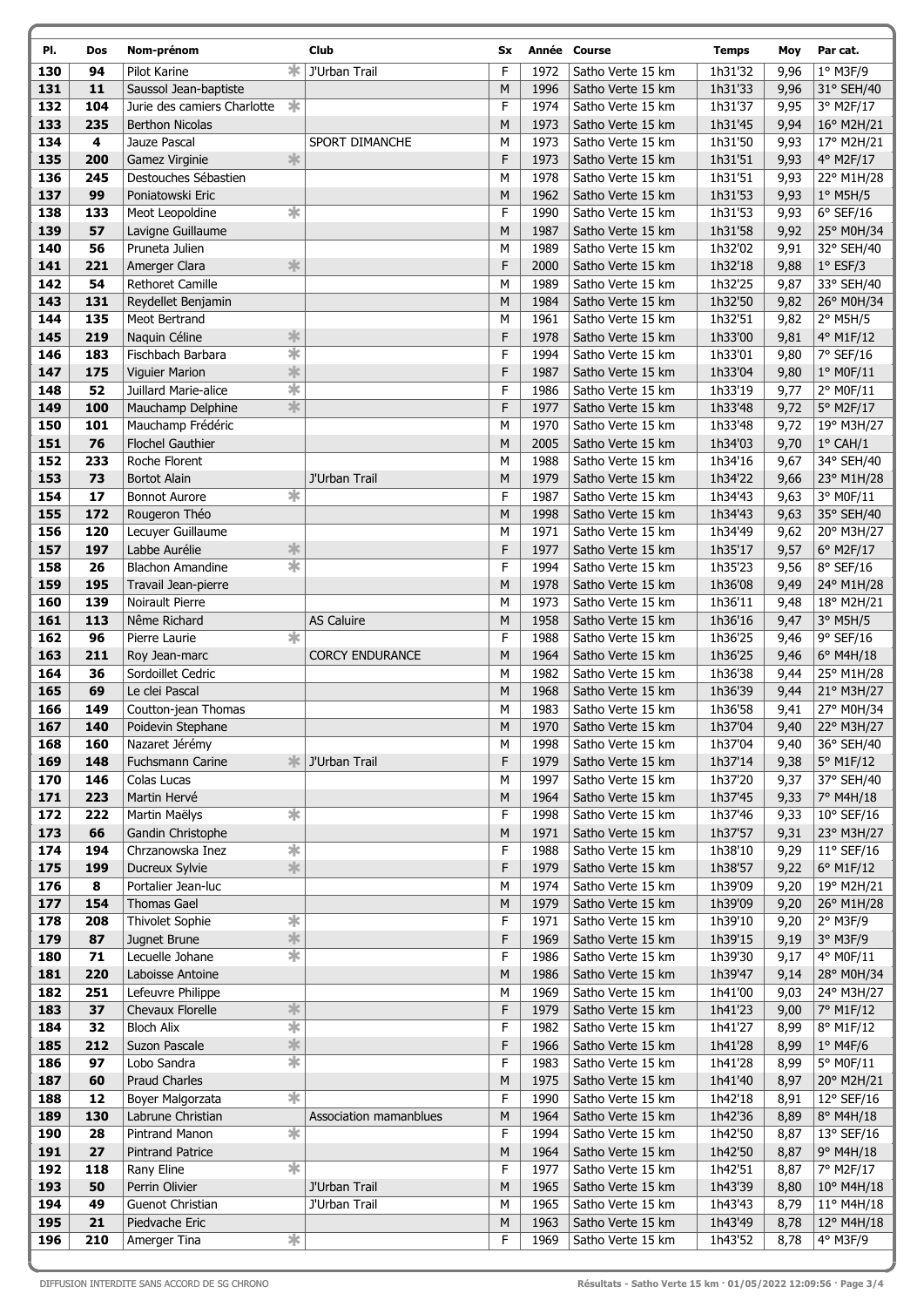| PI. | Dos                     | Nom-prénom                                   | <b>Club</b>       | Sx             |      | Année Course      | <b>Temps</b> | Moy  | Par cat.            |
|-----|-------------------------|----------------------------------------------|-------------------|----------------|------|-------------------|--------------|------|---------------------|
| 197 | 185                     | 氺<br><b>Bonnet Anais</b>                     |                   | F              | 1983 | Satho Verte 15 km | 1h44'18      | 8,74 | 6° M0F/11           |
| 198 | 119                     | Melian Jean-francois                         |                   | M              | 1963 | Satho Verte 15 km | 1h44'31      | 8,73 | 13° M4H/18          |
| 199 | 207                     | Cimetta Frédéric                             |                   | M              | 1960 | Satho Verte 15 km | 1h44'37      | 8,72 | 4° M5H/5            |
| 200 | 31                      | ∗<br><b>Biesuz Fanny</b>                     |                   | F              | 1984 | Satho Verte 15 km | 1h44'48      | 8,70 | 7° M0F/11           |
| 201 | 159                     | $\ast$<br>Chastre joly Anne                  |                   | F              | 1966 | Satho Verte 15 km | 1h44'49      | 8,70 | $2°$ M4F/6          |
| 202 | 158                     | Soquet Christian                             |                   | M              | 1963 | Satho Verte 15 km | 1h44'49      | 8,70 | 14° M4H/18          |
| 203 | 177                     | $\frac{1}{2}$<br><b>Hacault Melanie</b>      |                   | F              | 1987 | Satho Verte 15 km | 1h45'06      | 8,68 | 8° M0F/11           |
| 204 | 80                      | $\overline{\ast}$<br><b>Bonin Anne</b>       |                   | F              | 1972 | Satho Verte 15 km | 1h46'43      | 8,55 | 5° M3F/9            |
| 205 | 191                     | <b>Emery Philippe</b>                        |                   | M              | 1983 | Satho Verte 15 km | 1h47'37      | 8,47 | 29° M0H/34          |
| 206 | 187                     | Arnaud Christophe                            |                   | M              | 1968 | Satho Verte 15 km | 1h47'37      | 8,47 | 25° M3H/27          |
| 207 | 109                     | $\frac{1}{2}$<br><b>Pommet Emeline</b>       |                   | F              | 1985 | Satho Verte 15 km | 1h47'50      | 8,46 | 9° M0F/11           |
| 208 | 74                      | Xaysanavongsa Somlith                        |                   | M              | 1985 | Satho Verte 15 km | 1h47'50      | 8,46 | 30° M0H/34          |
| 209 | 117                     | $\ast$<br>Stelzig Janine                     |                   | F              | 1982 | Satho Verte 15 km | 1h48'15      | 8,42 | 9° M1F/12           |
| 210 | 45                      | Rey Pierre-stérphane                         |                   | M              | 1967 | Satho Verte 15 km | 1h48'20      | 8,42 | 15° M4H/18          |
| 211 | 298                     | $\frac{1}{2}$<br>POLESE Annick               |                   | F              | 1961 | Satho Verte 15 km | 1h49'32      | 8,33 | $1°$ M5F/2          |
| 212 | 215                     | $\overline{\ast}$<br>Uhres Anne-claire       |                   | F              | 1966 | Satho Verte 15 km | 1h49'47      | 8,31 | 3° M4F/6            |
| 213 | 209                     | <b>Bagnon Patrice</b>                        |                   | M              | 1967 | Satho Verte 15 km | 1h49'47      | 8,31 | 16° M4H/18          |
| 214 | 102                     | $\overline{\ast}$<br><b>Colliot Camille</b>  |                   | F              | 1991 | Satho Verte 15 km | 1h50'01      | 8,29 | 14° SEF/16          |
| 215 | 59                      | $\frac{1}{2}$<br>Givelet Violaine            |                   | F              | 1969 | Satho Verte 15 km | 1h50'06      | 8,28 | 6° M3F/9            |
| 216 | 249                     | Chevrolat Daniel                             |                   | M              | 1953 | Satho Verte 15 km | 1h52'01      | 8,14 | $1°$ M6H/1          |
| 217 | 196                     | ∗<br>Denance Sophie                          | Lyon Running Crew | F              | 1976 | Satho Verte 15 km | 1h52'03      | 8,14 | 8° M2F/17           |
| 218 | 164                     | ∗<br><b>Bressot Hermine</b>                  | Lyon Running Crew | F              | 1984 | Satho Verte 15 km | 1h52'04      | 8,14 | 10° M0F/11          |
| 219 | 188                     | *<br>Rahault Virginie                        |                   | F              | 1965 | Satho Verte 15 km | 1h52'44      | 8,09 | $4^{\circ}$ M4F/6   |
| 220 | 138                     | $\overline{\ast}$<br>Rongier-cotti Stéphanie |                   | F              | 1973 | Satho Verte 15 km | 1h52'44      | 8,09 | 9° M2F/17           |
| 221 | 92                      | $\ast$<br>Saussol Alexandra                  | SPORT DIMANCHE    | F              | 1976 | Satho Verte 15 km | 1h53'23      | 8,04 | 10° M2F/17          |
| 222 | 44                      | $\frac{1}{\sqrt{2}}$<br>Rey Catherine        |                   | F              | 1969 | Satho Verte 15 km | 1h53'40      | 8,02 | 7° M3F/9            |
| 223 | 24                      | Lecoupeau Richard                            |                   | M              | 1986 | Satho Verte 15 km | 1h53'47      | 8,02 | 31° M0H/34          |
| 224 | 166                     | Lo Tulan<br>$\ast$                           | Lyon Running Crew | F              | 1969 | Satho Verte 15 km | 1h54'07      | 7,99 | 8° M3F/9            |
| 225 | $\overline{\mathbf{z}}$ | Philipps Jerome                              |                   | M              | 1974 | Satho Verte 15 km | 1h54'12      | 7,99 | 21° M2H/21          |
| 226 | 79                      | $\overline{\ast}$<br>Li Tingting             |                   | F              | 1981 | Satho Verte 15 km | 1h55'46      | 7,88 | 10° M1F/12          |
| 227 | 68                      | $\ast$<br>Le clei Clara                      |                   | F              | 2001 | Satho Verte 15 km | 1h56'40      | 7,82 | $2°$ ESF/3          |
| 228 | 42                      | $\overline{\ast}$<br>Mousseron Hélène        |                   | $\overline{F}$ | 1965 | Satho Verte 15 km | 1h56'54      | 7,80 | 5° M4F/6            |
| 229 | 98                      | $\frac{1}{2}$<br>Dupont Albane               |                   | F              | 1975 | Satho Verte 15 km | 1h57'35      | 7,76 | $11^{\circ}$ M2F/17 |
| 230 | 46                      | $\overline{\ast}$<br>Hamelin Luisa           |                   | F              | 1975 | Satho Verte 15 km | 1h57'37      | 7,75 | 12° M2F/17          |
| 231 | 299                     | <b>FRAU Antonio</b>                          |                   | M              | 1959 | Satho Verte 15 km | 1h57'40      | 7,75 | 5° M5H/5            |
| 232 | 29                      | $\overline{\ast}$<br>Pachoud Nathalie        |                   | F              | 1974 | Satho Verte 15 km | 1h58'41      | 7,68 | 13° M2F/17          |
| 233 | 243                     | $\frac{1}{2}$<br><b>Vallarino Chantal</b>    |                   | F              | 1959 | Satho Verte 15 km | 1h58'49      | 7,68 | $2^{\circ}$ M5F/2   |
| 234 | 34                      | Carlier Pierre-albert                        |                   | M              | 1963 | Satho Verte 15 km | 1h58'50      | 7,67 | 17° M4H/18          |
| 235 | 33                      | $\frac{1}{2}$<br>Devise Isabelle             |                   | F              | 1972 | Satho Verte 15 km | 2h03'40      | 7,37 | 9° M3F/9            |
| 236 | 19                      | $\frac{1}{\sqrt{2}}$<br>Gassien Nathalie     |                   | F              | 1973 | Satho Verte 15 km | 2h04'21      | 7,33 | 14° M2F/17          |
| 237 | 106                     | $\frac{1}{2}$<br><b>Curt Sandrine</b>        |                   | F              | 1976 | Satho Verte 15 km | 2h04'21      | 7,33 | 15° M2F/17          |
| 238 | 224                     | $\overline{\ast}$<br>Franc Alexandra         |                   | F              | 1988 | Satho Verte 15 km | 2h07'17      | 7,17 | 15° SEF/16          |
| 239 | 205                     | Depaix Jerome                                |                   | M              | 1969 | Satho Verte 15 km | 2h07'22      | 7,16 | 26° M3H/27          |
| 240 | 206                     | $\ast$<br>Depaix Manon                       |                   | F              | 2000 | Satho Verte 15 km | 2h07'22      | 7,16 | $3°$ ESF/3          |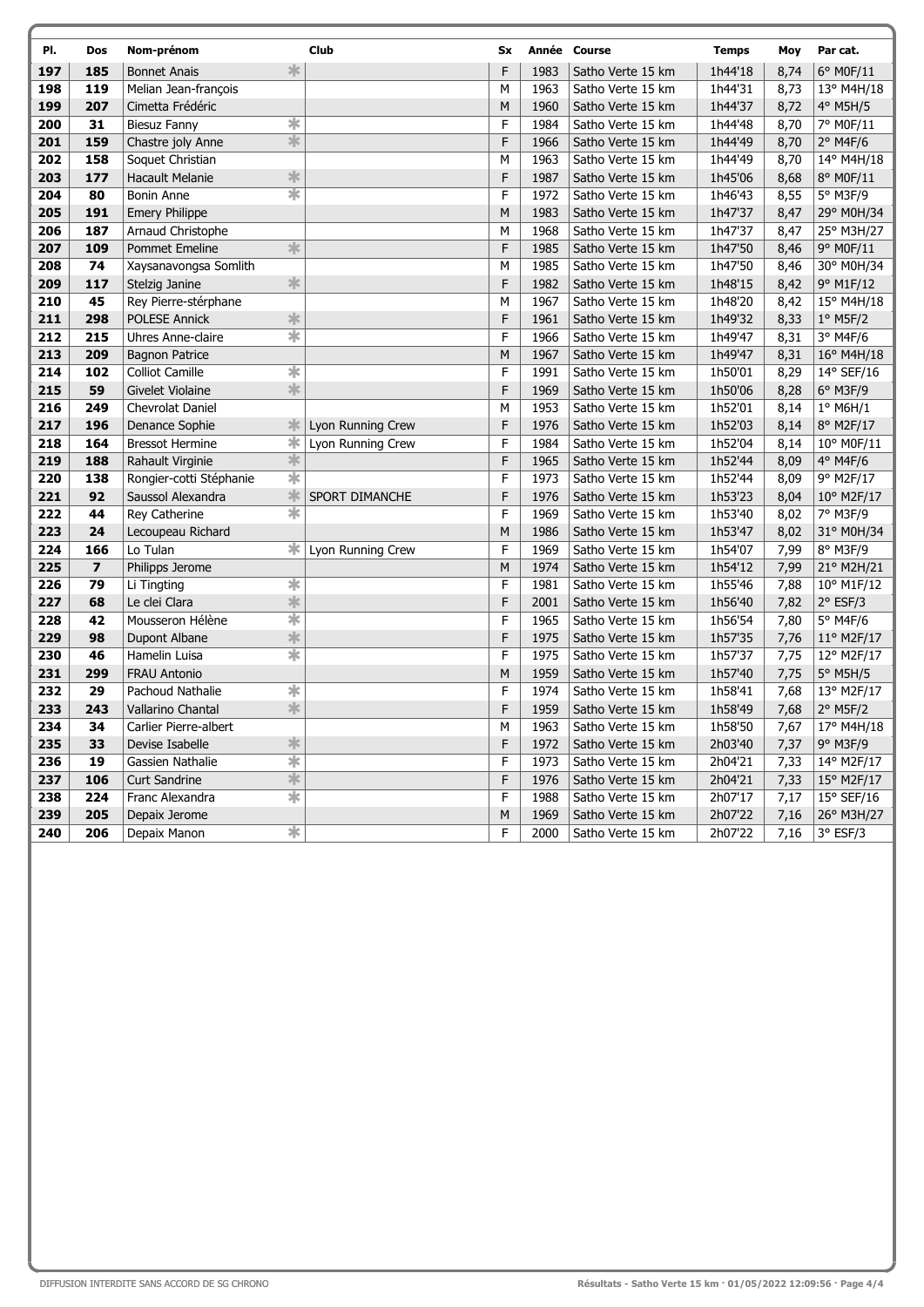## SATHOVERTE 2022

COURIR ENSEMBLE · dimanche 1 mai 2022

## Résultats - Satho Verte 8 km · 2 pages



 $ATHLE$ 

| PI.                     | Dos        | Nom-prénom                                      | Club                       | <b>Sx</b>    |              | Année Course                         | <b>Temps</b>   | Moy            | Par cat.               |
|-------------------------|------------|-------------------------------------------------|----------------------------|--------------|--------------|--------------------------------------|----------------|----------------|------------------------|
| 1                       | 405        | Frontera Anthony                                |                            | M            | 1993         | Satho Verte 8 km                     | 31'06          | 16,78          | Scratch 1°             |
| $\overline{\mathbf{2}}$ | 349        | <b>Brun Valentin</b>                            |                            | M            | 1998         | Satho Verte 8 km                     | 33'19          | 15,67          | Scratch 2°             |
| 3                       | 388        | Robin Timothe                                   | SÃONE MONT D OR NATURE     | M            | 2006         | Satho Verte 8 km                     | 33'41          | 15,50          | Scratch 3°             |
| 4                       | 366        | Rade richard Remi                               |                            | M            | 2005         | Satho Verte 8 km                     | 35'25          | 14,74          | $1^{\circ}$ CAH/4      |
| 5                       | 402        | Hamm Diégo                                      | <b>AS Caluire</b>          | M            | 1999         | Satho Verte 8 km                     | 35'25          | 14,74          | $1°$ SEH/15            |
| 6                       | 365        | <b>Gaillet Etienne</b>                          | <b>TDR LIMONEST</b>        | М            | 2001         | Satho Verte 8 km                     | 36'14          | 14,41          | $1^{\circ}$ ESH/3      |
| $\overline{z}$          | 364        | Dussauge Quentin                                |                            | M            | 2000         | Satho Verte 8 km                     | 36'45          | 14,20          | $2°$ ESH/3             |
| 8                       | 382        | Royer Clément                                   |                            | М            | 1991         | Satho Verte 8 km                     | 37'23          | 13,96          | $2°$ SEH/15            |
| 9                       | 397        | *<br><b>Cariant Suzanne</b>                     |                            | F            | 1985         | Satho Verte 8 km                     | 37'57          | 13,75          | 1° M0F/10              |
| 10                      | 409        | <b>Bollard Olivier</b>                          |                            | м            | 1982         | Satho Verte 8 km                     | 38'15          | 13,65          | $1°$ M1H/3             |
| 11                      | 355        | Brugiroux Stéphane                              | Run around X Rousse        | M            | 1974         | Satho Verte 8 km                     | 38'59          | 13,39          | $1°$ M2H/4             |
| 12                      | 363        | Redon Adrien                                    | <b>TERRE DE RUNNING</b>    | M            | 1996         | Satho Verte 8 km                     | 39'13          | 13,31          | 3° SEH/15              |
| 13                      | 413        | 氺<br>Lhermite Méline                            | Courir à Lyon              | F            | 1994         | Satho Verte 8 km                     | 40'00          | 13,05          | $1°$ SEF/13            |
| 14                      | 303        | Fave Jean-françois                              |                            | М            | 1971         | Satho Verte 8 km                     | 40'50          | 12,78          | $1°$ M3H/6             |
| 15                      | 375        | Ferrec Jean-françois                            |                            | M            | 1984         | Satho Verte 8 km                     | 42'16          | 12,35          | $1°$ MOH/8             |
| 16                      | 407        | Barbery Damien                                  |                            | М            | 1985         | Satho Verte 8 km                     | 42'49          | 12,19          | 2° M0H/8               |
| 17                      | 376        | Gaertner Ethan                                  |                            | M            | 2005         | Satho Verte 8 km                     | 43'41          | 11,95          | $2^{\circ}$ CAH/4      |
| 18                      | 357        | Palomares Christian                             |                            | М            | 1971         | Satho Verte 8 km                     | 43'56          | 11,88          | $2°$ M3H/6             |
| 19                      | 338        | 氺<br>Courdavault Faustine                       |                            | F            | 1995         | Satho Verte 8 km                     | 44'14          | 11,80          | 2° SEF/13              |
| 20                      | 361        | Couturier Romain                                |                            | м            | 1991         | Satho Verte 8 km                     | 44'15          | 11,80          | 4° SEH/15              |
| 21                      | 337        | Vigneresse Valentin                             |                            | M            | 1994         | Satho Verte 8 km                     | 44'22          | 11,77          | 5° SEH/15              |
| 22                      | 400        | Berger Josselin                                 |                            | м            | 1987         | Satho Verte 8 km                     | 45'14          | 11,54          | 3° M0H/8               |
| 23                      | 391        | Abadie Jerome                                   |                            | M            | 1975         | Satho Verte 8 km                     | 45'19          | 11,52          | $2^{\circ}$ M2H/4      |
| 24<br>25                | 371<br>403 | *<br>De montaignac Solène                       |                            | F<br>M       | 1993         | Satho Verte 8 km<br>Satho Verte 8 km | 45'35<br>45'56 | 11,45          | 3° SEF/13              |
| 26                      | 379        | Houdy Théo<br>Demesy Théo                       |                            | М            | 2005<br>2004 | Satho Verte 8 km                     | 46'31          | 11,36<br>11,22 | 3° CAH/4<br>$1°$ JUH/3 |
| 27                      | 401        | $\frac{1}{2}$<br><b>Chastand Camille</b>        |                            | F            | 1974         | Satho Verte 8 km                     | 46'52          | 11,14          | 1° M2F/12              |
| 28                      | 414        | Laurencin Pierre                                |                            | М            | 1967         | Satho Verte 8 km                     | 47'52          | 10,91          | $1°$ M4H/6             |
| 29                      | 412        | Sudour Jean-francois                            |                            | М            | 1970         | Satho Verte 8 km                     | 47'54          | 10,90          | 3° M3H/6               |
| 30                      | 331        | ☀<br>Giannasi Pauline                           |                            | $\mathsf F$  | 1985         | Satho Verte 8 km                     | 48'58          | 10,66          | 2° M0F/10              |
| 31                      | 334        | <b>Burlot Yann</b>                              |                            | M            | 1982         | Satho Verte 8 km                     | 49'07          | 10,63          | 2° M1H/3               |
| 32                      | 385        | Buisson Benjamin                                |                            | м            | 1983         | Satho Verte 8 km                     | 49'28          | 10,55          | 4° M0H/8               |
| 33                      | 415        | <b>Ferrand Herve</b>                            |                            | M            | 1961         | Satho Verte 8 km                     | 49'46          | 10,49          | $1^{\circ}$ M5H/4      |
| 34                      | 444        | ∗<br><b>MARTIN MAELIS</b>                       | <b>ACVS</b>                | F            | 2001         | Satho Verte 8 km                     | 50'30          | 10,34          | $1°$ ESF/5             |
| 35                      | 404        | $\frac{1}{2}$<br>Houdy Sylvaine                 |                            | F            | 1976         | Satho Verte 8 km                     | 51'01          | 10,23          | 2° M2F/12              |
| 36                      | 325        | ☀<br>Depierre Alice                             |                            | F            | 1996         | Satho Verte 8 km                     | 51'12          | 10,20          | 4° SEF/13              |
| 37                      | 351        | <b>Fargeot Gilles</b>                           |                            | M            | 1960         | Satho Verte 8 km                     | 52'16          | 9,99           | 2° M5H/4               |
| 38                      | 352        | $\overline{\ast}$<br>Apocher Sandrine           |                            | $\mathsf{F}$ | 1974         | Satho Verte 8 km                     | 52'30          | 9,94           | 3° M2F/12              |
| 39                      | 340        | Poncet Jacques                                  |                            | М            | 1963         | Satho Verte 8 km                     | 52'38          | 9,92           | 2° M4H/6               |
| 40                      | 369        | Richarte Pierre                                 |                            | M            | 1972         | Satho Verte 8 km                     | 53'03          | 9,84           | 4° M3H/6               |
| 41                      | 302        | Fontaine Didier                                 |                            | М            | 1964         | Satho Verte 8 km                     | 53'17          | 9,80           | 3° M4H/6               |
| 42                      | 389        | Auger Laurent                                   | SPORT DIMANCHE             | М            | 1961         | Satho Verte 8 km                     | 53'19          | 9,79           | 3° M5H/4               |
| 43                      | 370        | $\frac{1}{2}$<br>Chretien Claire                |                            | F            | 1967         | Satho Verte 8 km                     | 53'31          | 9,75           | 1° M4F/5               |
| 44                      | 447        | ∗<br>MALLET NOEMIE                              | <b>ASVEL TRI</b>           | F            | 2002         | Satho Verte 8 km                     | 53'55          | 9,68           | $2°$ ESF/5             |
| 45<br>46                | 356<br>392 | 氺<br><b>Thouvenin Gaelle</b><br>Veniere Florian |                            | F<br>М       | 1967<br>2000 | Satho Verte 8 km<br>Satho Verte 8 km | 54'11<br>54'12 | 9,63           | 2° M4F/5<br>3° ESH/3   |
| 47                      | 342        | Patras Herve                                    |                            | М            | 1966         | Satho Verte 8 km                     | 55'02          | 9,63<br>9,49   | 4° M4H/6               |
| 48                      | 410        | Grojean Julien                                  |                            | М            | 1991         | Satho Verte 8 km                     | 55'02          | 9,49           | $6°$ SEH/15            |
| 49                      | 311        | $\frac{1}{2}$<br>Duval Justine                  |                            | F            | 1992         | Satho Verte 8 km                     | 55'04          | 9,48           | $5°$ SEF/13            |
| 50                      | 372        | Gorjux Vincent                                  |                            | М            | 1968         | Satho Verte 8 km                     | 55'10          | 9,46           | 5° M3H/6               |
| 51                      | 399        | 氺<br>Brun clement Christine                     | SPORT DIMANCHE             | F            | 1969         | Satho Verte 8 km                     | 55'37          | 9,39           | $1°$ M3F/7             |
| 52                      | 341        | $\ast$<br>Coulanges Isabelle                    | AS Caluire                 | F            | 1964         | Satho Verte 8 km                     | 55'42          | 9,37           | $3°$ M4F/5             |
| 53                      | 343        | Garapon Alain                                   | AS Caluire                 | M            | 1954         | Satho Verte 8 km                     | 55'42          | 9,37           | $1°$ M6H/2             |
| 54                      | 309        | $\ast$<br><b>Baron Valentine</b>                |                            | F            | 1998         | Satho Verte 8 km                     | 55'48          | 9,35           | $6°$ SEF/13            |
| 55                      | 321        | $\frac{1}{2}$<br><b>Mesgard Maud</b>            |                            | F            | 1979         | Satho Verte 8 km                     | 55'59          | 9,32           | $1°$ M1F/8             |
| 56                      | 359        | $\frac{1}{2}$<br>Descamps Céline                |                            | F            | 1986         | Satho Verte 8 km                     | 55'59          | 9,32           | 3° M0F/10              |
| 57                      | 358        | Descamps Kevin                                  |                            | M            | 1988         | Satho Verte 8 km                     | 56'00          | 9,32           | 7° SEH/15              |
| 58                      | 380        | Dury Anne-laure<br>氺                            | <b>Runners TDR Decines</b> | F            | 1987         | Satho Verte 8 km                     | 56'06          | 9,30           | 4° M0F/10              |
| 59                      | 377        | $\ast$<br>Bellepeau Caroline                    | TERRE DE RUNNING           | F            | 1972         | Satho Verte 8 km                     | 56'08          | 9,30           | 2° M3F/7               |
| 60                      | 322        | Ventura Gregory                                 |                            | M            | 1976         | Satho Verte 8 km                     | 56'15          | 9,28           | 3° M2H/4               |
| 61                      | 411        | $\frac{1}{2}$<br>Dannoux Morgane                |                            | F            | 1973         | Satho Verte 8 km                     | 56'20          | 9,27           | 4° M2F/12              |
| 62                      | 394        | $\overline{\ast}$<br>Debray Laetitia            |                            | F            | 1996         | Satho Verte 8 km                     | 56'55          | 9,17           | 7° SEF/13              |